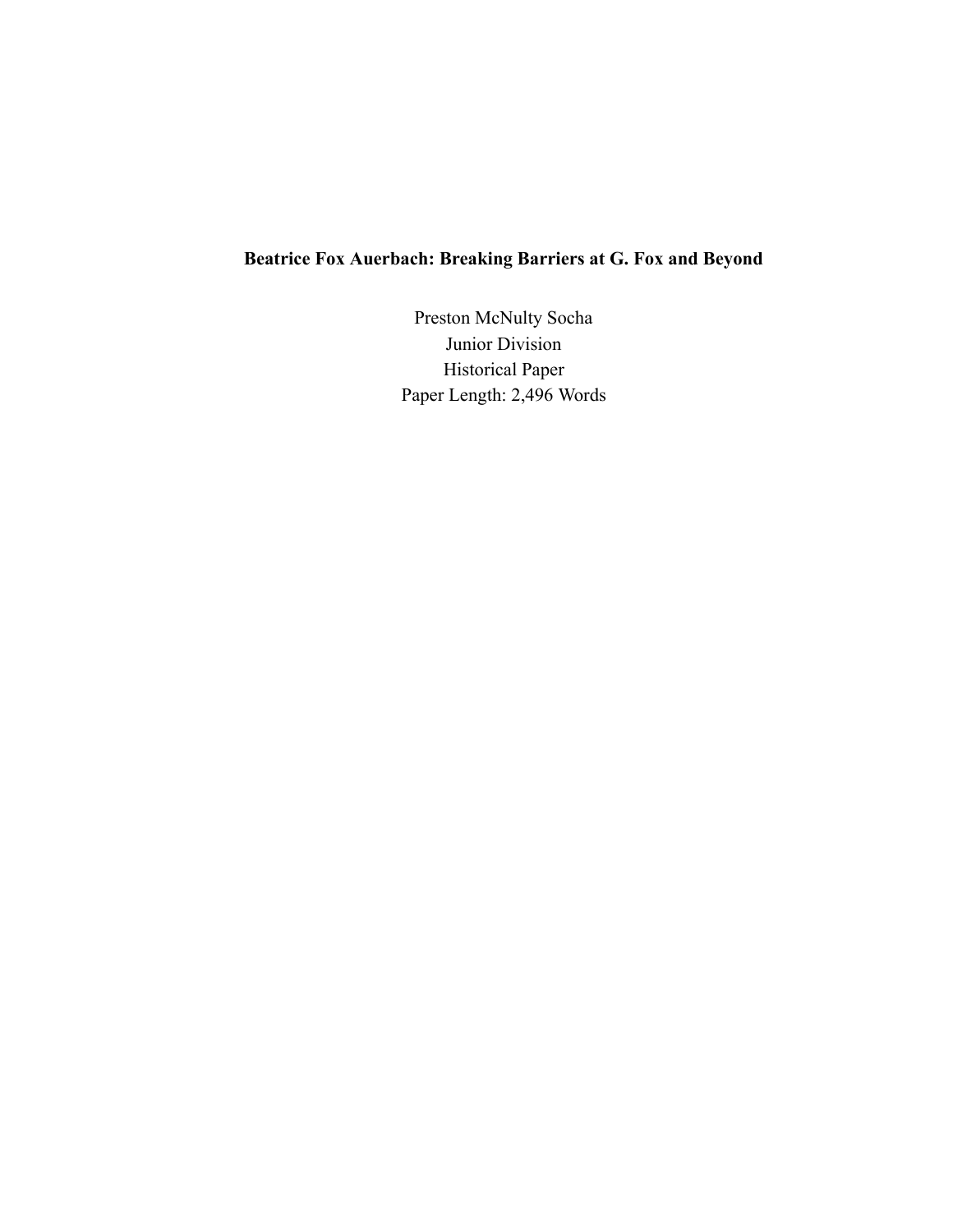"One thing you can be certain of is that I will not be spending it on yachts or horses, but for the benefit of the people."<sup>1</sup> Beatrice Fox Auerbach articulated this, after she sold her G. Fox & Co. stock for 40 million dollars. Her leadership and its impact was so prominent that she was referred to as the "bishop of the community" and even 51 years later, her influence is still visible on the local and national scale.<sup>2</sup> She used the national prominence of G. Fox to promote innovative and forward thinking reforms to the retail community. Starting in 1927, Auerbach's time on the board of directors and as president of G. Fox & Co., enabled her to lead renovations that moved her store into the future. She also instituted working reforms that created a safe working environment with equal opportunities for all, long before the legal requirement. However, her efforts for the greater good were not only present in her work, but also in her philanthropic efforts that changed the Hartford community. Moreover, the barriers broken in the labor field and philanthropy by Auerbach allowed others to break their own personal and professional barriers as well. Overall, her powerful impact was a result of the barriers she shattered throughout her tenure. Fox Auerbach instituted monumental reforms in retail, and along with her philanthropy, broke social barriers in Hartford, Connecticut and the nation, helping to create a more advanced and equitable society.

Beatrice Fox Auerbach was born in 1887 to Moses and Theresa Fox, two German-Jewish immigrants and would later lead a department store empire that broke gender, racial, ethnic, and religious barriers by introducing innovative and forward-thinking business practices. Fox

.

<sup>&</sup>lt;sup>1</sup> Alex Putterman, "Remembering Mrs. A," Jewish Ledger, last modified 2018, accessed January 8, 2020, http://www.jewishledger.com/2013/08/remembering-mrs-a/.

<sup>&</sup>lt;sup>2</sup> Kathleen McWilliams, "Hartford's Vexing Highway Intersection: Why All Roads Lead to G. Fox," *Hartford Courant* (Hartford), July 24, 2014, accessed November 13, 2019,

https://www.courant.com/courant-250/moments-in-history/hc-250-g-fox-highway-construction-20140723-story.html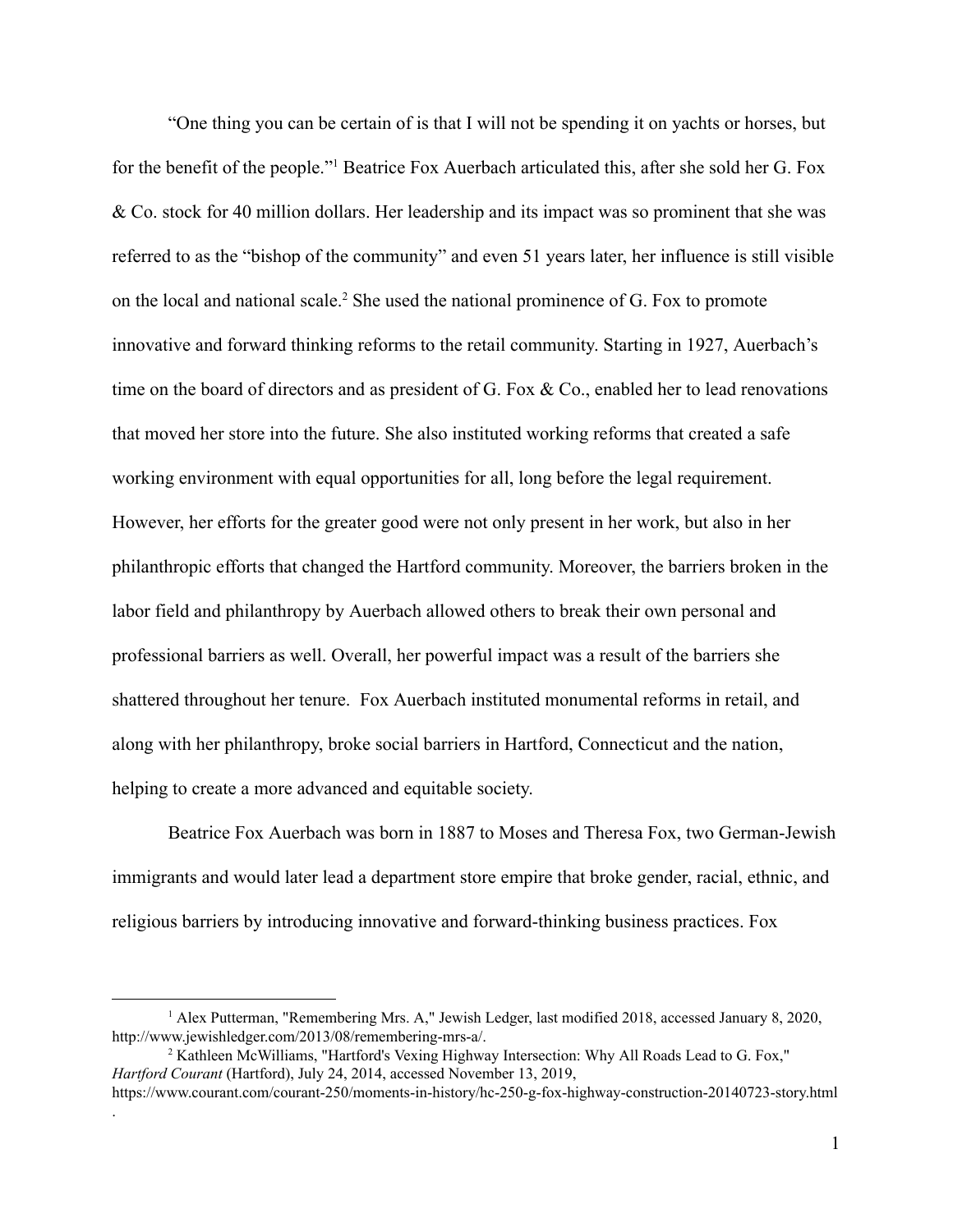Auerbach strove to create a working environment that supported the employee, as well as the consumer. Together, she was able to advance an already successful company into a corporation that broke social barriers. She helped elevate G. Fox to one of the largest and most respected stores in New England.<sup>3</sup> After the acquisition of the store by the May Department Store Company, G. Fox rose to the national scale and amassed a \$60 million dollar value in 1965, \$490 million in today's dollars.<sup>4</sup>

This substantial company was led by one woman, Beatrice Fox Auerbach. She was the granddaughter of Gerson Fox, who originally began life in America as a peddler, and in 1847 opened a "fancy goods store" now, ultimately known as G. Fox.<sup>5</sup> His son, Moses Fox, had worked at the store from the age of 13 and after his father's death in 1880, he assumed the presidency helping the store flourish.<sup>6</sup> In addition, his support to Hartford Hospital left a lasting effect on Fox Auerbach.<sup>7</sup> She gained much of her philanthropic ideals, work ethic, and retail experience from her family. These skills would be valuable later in life when Auerbach would hold a seat on G. Fox's board of directors and eventually, the presidency.

Auerbach attended local public and private schools<sup>8</sup> and the Benjamin Deane School, a Jewish boarding school in New York City<sup>9</sup> but in fact never received a high-school diploma.<sup>10</sup>

<sup>3</sup> Susan Campbell, "Beatrice Fox Used Wealth to Care," *Hartford Courant* (Hartford), January 1, 2012, accessed November 8, 2019,

https://www.courant.com/opinion/hc-xpm-2012-01-01-hc-campbell-beatrice-fox-auerbach-0101-20120101-story.ht ml.

<sup>4</sup> Virginia Hale, *A Woman in Business: The Life of Beatrice Fox Auerbach* (n.p.: Xlibiris Publishing, 2008), 253.

<sup>5</sup> Cynthia Harbeson, *A History of Jewish Connecticut*, ed. Betty N. Hoffman (Charleston: The History Press, 2010).

<sup>6</sup>Harbeson, *A History*,

<sup>7</sup> Connecticut Historical Society, "Remembering G. Fox," Connecticut Historical Society, accessed February 6, 2020, https://chs.org/online-exhibition/remembering-g-fox-co/fox-family/moses-fox-1850-1938/.

<sup>8</sup> Seymour Brody, *Jewish Heroes & Heroines of America,* Chapter 48

<sup>9</sup> Hale, *A Woman*.

<sup>10</sup>Hale, *A Woman*.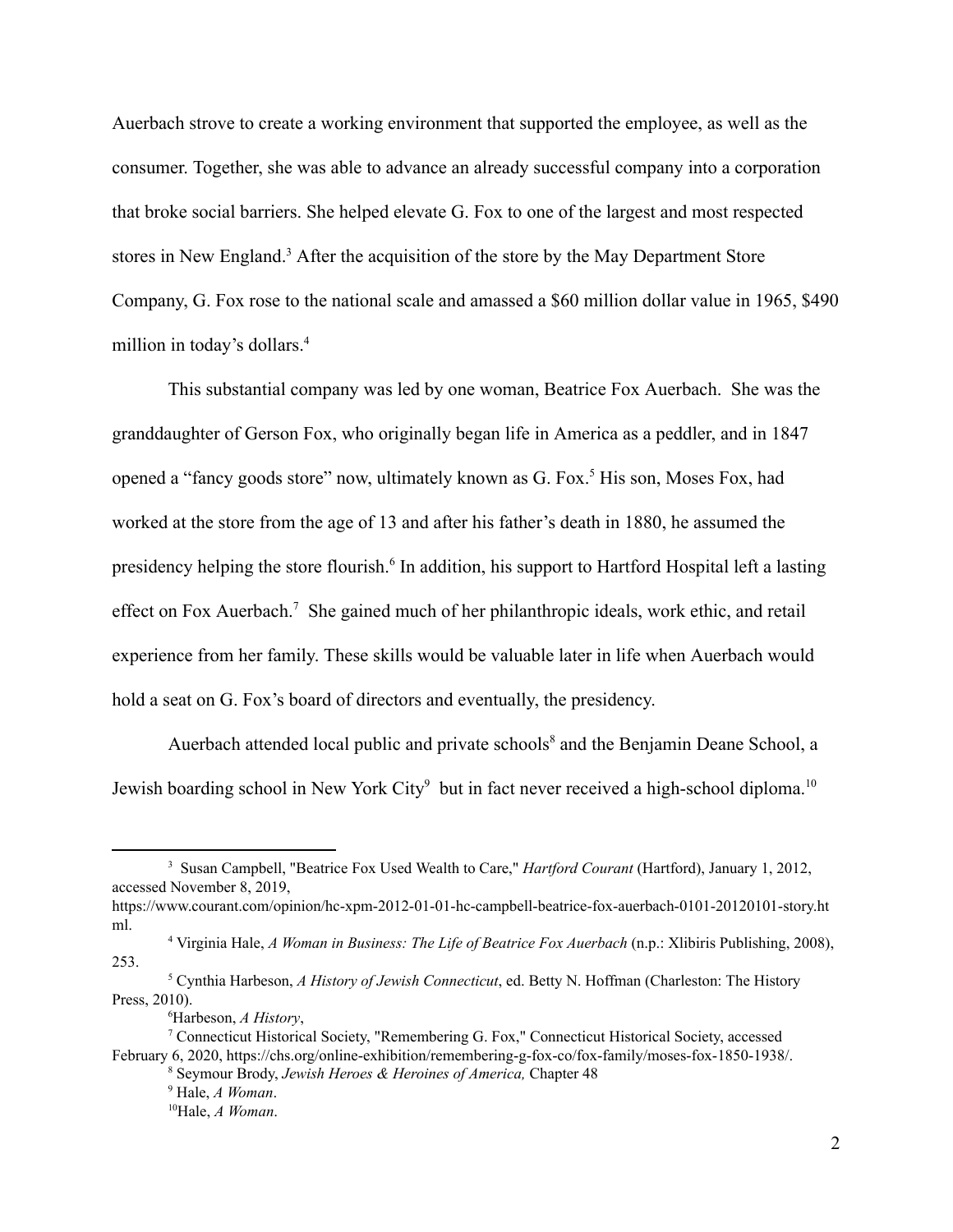She was able to lead the largest department store in the nation, all without a single degree. In addition, Mrs. Auerbach faced personal barriers such as breast cancer, the early death of her husband, and life as a widow and single mother with two young daughters, along with the lack of formal education. Moreover, because of her Jewish religion, she experienced intense discrimination.<sup>11</sup> Nonetheless, she was able to overcome these personal barriers and bring worldwide recognition to an already advanced company.

## **Renovations of G. Fox**

When Fox Auerbach took control of the company, she instituted monumental renovations to the store bringing G. Fox, Hartford, and Connecticut into the future. After the retail giant burned down in 1917, it was rebuilt in a neoclassical style by the renowned architect, Cass Gilbert, who also designed the United States Supreme Court building.<sup>12</sup> This new eleven-story building held a prominent place in the Hartford skyline. "Many felt that the fire, despite its terrible destruction, had borne excellent fruit."<sup>13</sup>

When Fox Auerbach became president in  $1938$ ,<sup>14</sup> her additions elevated the G. Fox shopping experience to one of the best in the nation. Her goal was to upgrade and advance the store no matter what gender barriers she faced, even during the Great Depression and, "when the downtown districts of other cities were rapidly deteriorating."<sup>15</sup> When the nation was reeling in a financial disaster, she added some of the largest and most expensive additions to her enterprise.

<sup>11</sup> Hale, *A Woman*.

<sup>12</sup> Lisa Reisman, "Thoroughly Modern: The Story of Beatrice Fox Auerbach," *Shoreline Times* (New Haven), January 13,

<sup>2011,</sup> accessed November 5, 2019,

http://www.shorelinetimes.com/articles/2011/01/13/news/doc4d2f1be86f809021893353.

<sup>&</sup>lt;sup>13</sup> Koopman Family, ed., "Koopman Family Papers," Connecticut Historical Society: Museum and Library, last modified 1829-2004, accessed April 18, 2020, https://chs.org/finding\_aides/finding\_aids/koopman.html.

<sup>&</sup>lt;sup>14</sup> The Hartford Courant, "Mrs. Beatrice Auerbach Dies"

<sup>&</sup>lt;sup>15</sup> *The Hartford Courant*, "Leaders Extol Mrs. Auerbach"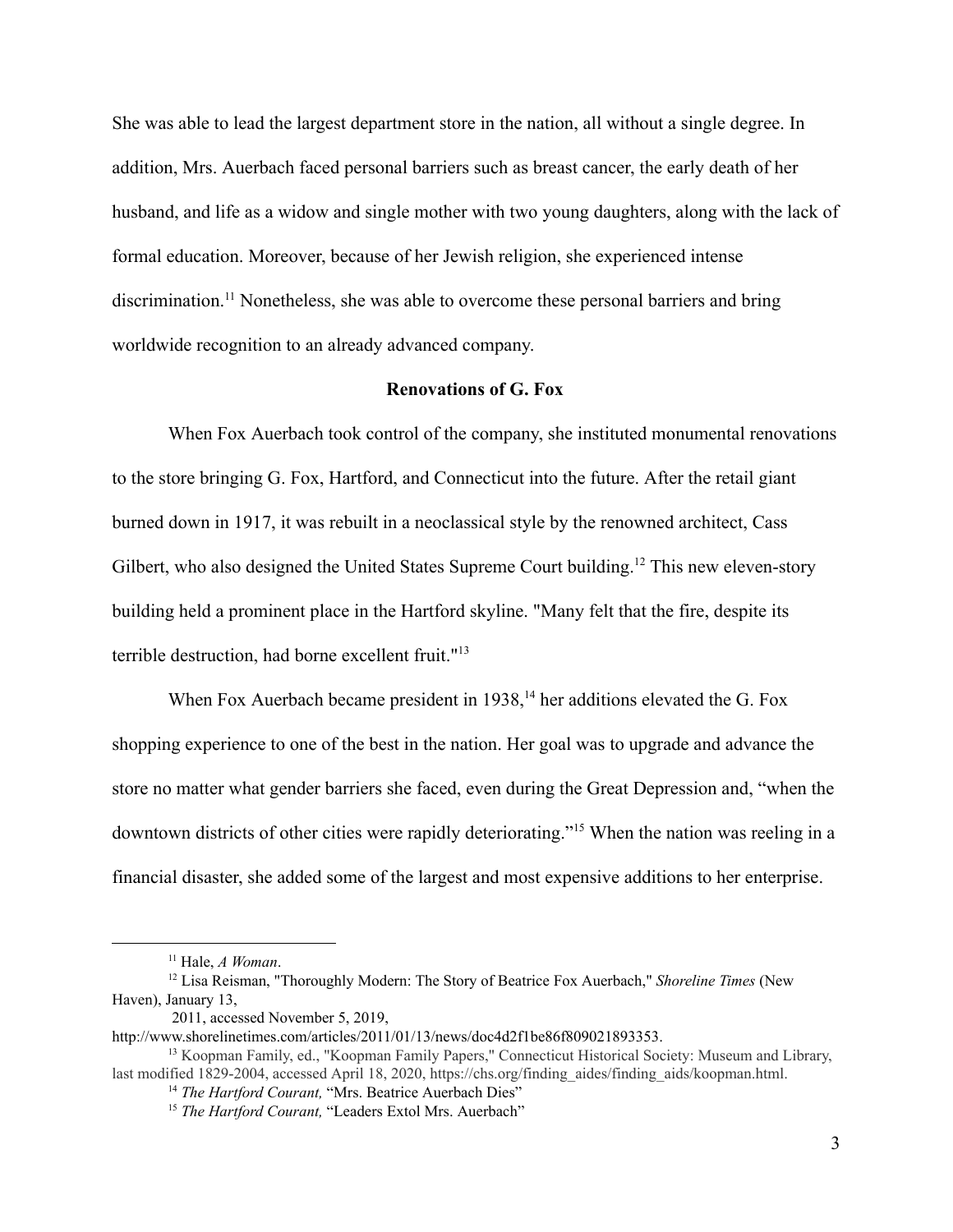Fox Auerbach defied the limitations and barriers put in place with the financial troubles of the Great Depression. This woman in a "man's job," managed to power through the gender obstacles put in place by society. At the time she was one of the few female executives in the entire United States $^{16}$ .

 During this time, she added air conditioners and elevators to every floor, a necessity today; however, then a rare luxury. The advancements were focused on making shopping an all-day experience. She also expanded her business with a post office, beauty salon, restaurants, and a tea room for her guests. Personal interpreters and shoppers helped create an easy<sup>17</sup> and equal shopping experience, no matter one's needs or ethnicity. These advancements showed her commitment to the customer, community, and overall service, "Fox had to be first."<sup>18</sup> The changes had implications for other department stores. If they wanted to compete with G. Fox, they had to adjust their business model, in turn, changing the entire retail sector of America. During the 1950s, G. Fox had active charge accounts in every state and continent.<sup>19</sup> The renovations of G. Fox set a precedent in the retail world. Without her first prominent steps, retail stores would not be as advanced.

### **Labor Reforms**

Beatrice Fox Auerbach was a powerful labor reformer and her changes to the G. Fox work environment changed retail and are still in practice today. For her employees, she provided

<sup>16</sup>"March 11: Beatrice Fox Auerbach, Innovative Businesswoman and Philanthropist," Today in Connecticut History, last modified March 11, 2019, accessed November 1, 2019, https://todayincthistory.com/2019/03/11/march-11-beatrice-fox-auerbach-innovative-businesswoman-and-philantrop hist/.

<sup>&</sup>lt;sup>17</sup> CTHumanites, "G. Fox and the Golden Age of Department Stores," Connecticut History.org, last modified January 29, 2014, accessed October 29, 2019,

https://connecticuthistory.org/g-fox-and-the-golden-age-of-department-stores/.

<sup>&</sup>lt;sup>18</sup> Antonina Uccello, interview by the author, Chatfield, West Hartford, CT, February 8, 2020. <sup>19</sup>Hale, *A Woman*.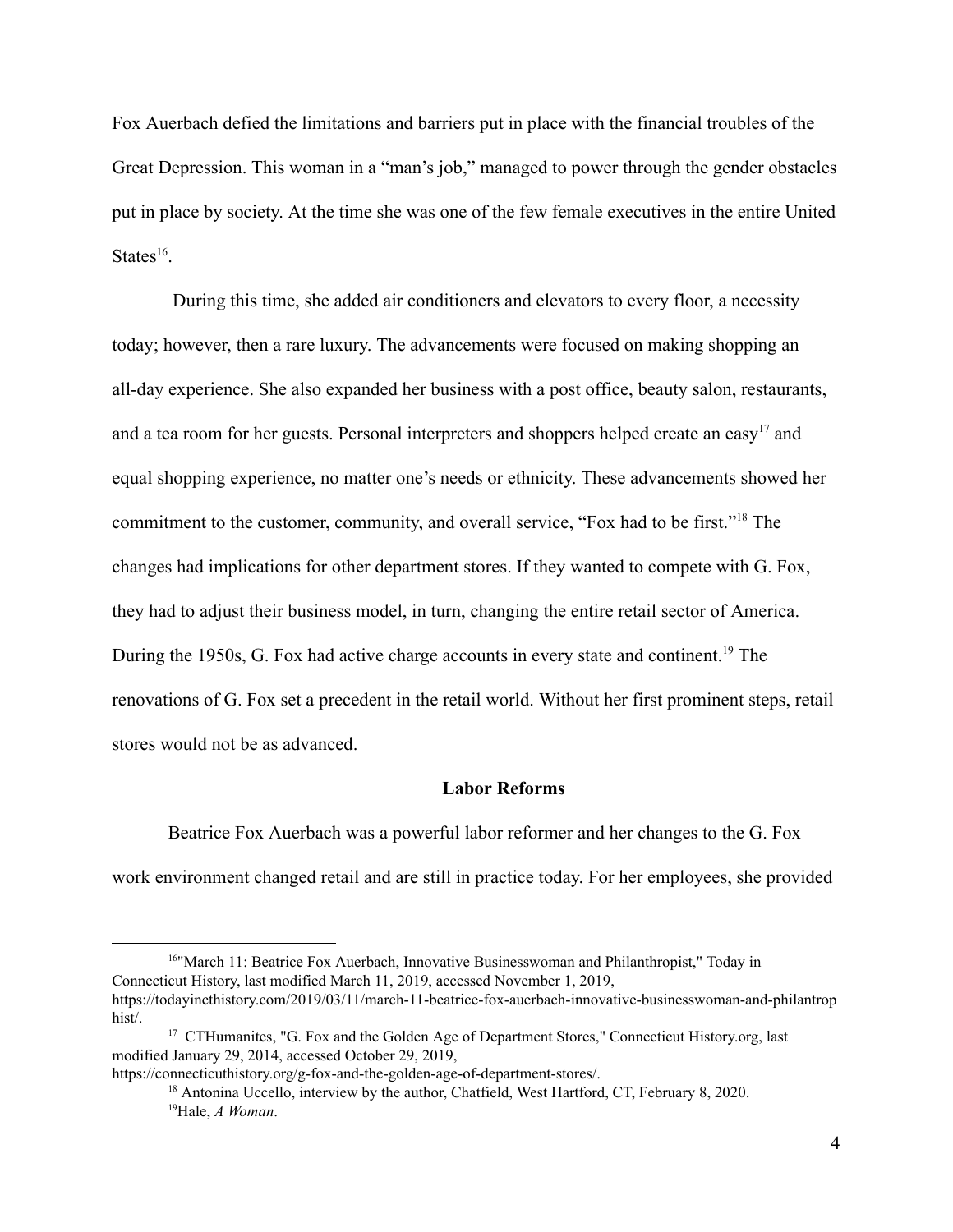at-cost meals, sick pay, retirement, and an interest-free loan service for employee debt.<sup>20</sup>At the time, few companies provided healthcare, retirement, sick pay, and other benefits. This enabled the employees at G. Fox to lead more successful and fulfilling lives than their counterparts. G. Fox was the first company to provide healthcare.<sup>21</sup> Healthcare was the support system for employees and the World Health Organization considers it a fundamental human right.<sup>22</sup> Also, G. Fox healthcare was prominent in an employee's life even when they retired. The G. Fox retirement plan ensures that no employee will be left behind. For instance, a G. Fox nurse visited a hospitalized employee, who retired 13 years ago.<sup>23</sup> No matter the time of absence, G. Fox always cared.

Fox Auerbach broke societal barriers through her relationships. Compassion was expressed when, G. Fox employee, Trudi Lovell, "asked for a month off to settle her estate and cope with a loss...While the request was granted... A large basket of fruit arrived...each week, for four weeks, a check of \$100 came in the mail from Mrs. Auerbach."<sup>24</sup> Her generosity and her commitment to her employees conveyed how Fox Auerbach cared more about their well-being than monetary growth or production numbers. "I do not care about being first in gross, I care about being first in service."<sup>25</sup> Today her reforms are considered commonplace and necessary practices. As a result of being the first to put in place these reforms, she cracked and eventually broke this tremendous social barrier allowing others to do the same and follow in her footsteps.

https://www.who.int/mediacentre/news/statements/fundamental-human-right/en/.

<sup>&</sup>lt;sup>20</sup> Amanda P. Roy, "Beatrice Fox Auerbach: Retail Pioneer Led Auerbach Iconic Family Department Store," Connecticut History.org, last modified November 25, 2016, accessed October 28, 2019, https://connecticuthistory.org/beatrice-fox-auerbach-retail-pioneer-led-iconic-family-department-store/.

<sup>21</sup> Hale, *A Woman*.

<sup>&</sup>lt;sup>22</sup> Tedros Adhanom Ghebreyesus, Dr., "Health is a Fundamental Human Right," World Health Organization, last modified December 2017, accessed April 18, 2020,

<sup>23</sup> Dave Rogers, "Inside a Great Store," *Hartford Courant* (Hartford, CT), April 17, 1955, sec. D, 8.

<sup>24</sup> Hale, *A Woman*.

<sup>&</sup>lt;sup>25</sup> Uccello, interview by the author.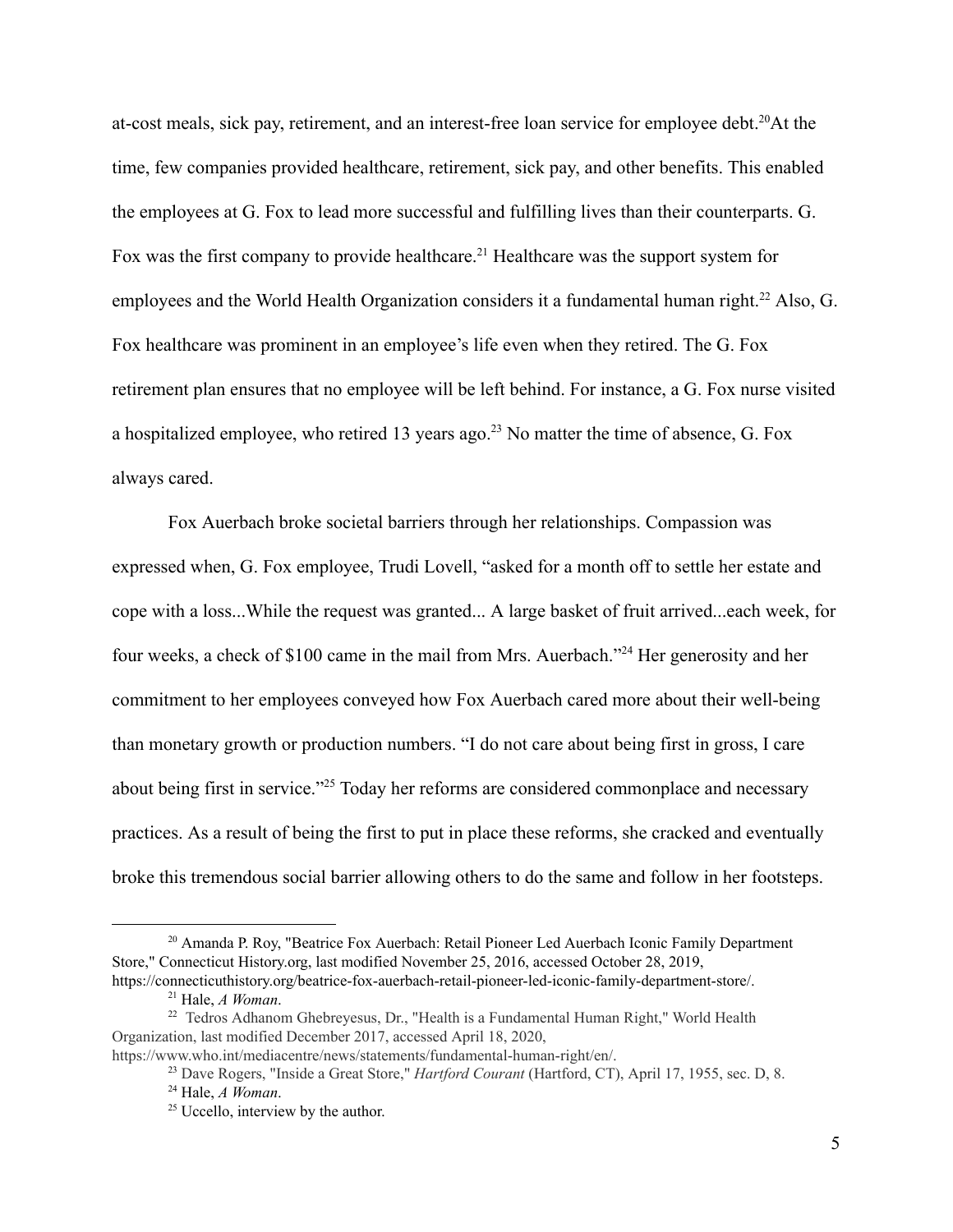She defied racial, ethnic, and cultural barriers through G. Fox. Today one can pursue a prosperous career no matter their race, ethnicity, or culture because of her influence on other department store employers who had to compete with her.

These forward-thinking protections all take money, which was one of many reasons companies did not employ these practices. Nonetheless, throughout the Great Depression and World War II, G. Fox kept these reforms in place. To fund the benefits, she held benefit performances.<sup>26</sup> The money went towards the Sick Employees Fund. Fox Auerbach cared deeply about her employees' health. She also provided a death benefit, free medicine, a doctor service, and a bed at Hartford Hospital, all funded by the annual Thanksgiving Ball.<sup>27</sup> It is clear that her labor reforms had a large impact and changed many people's lives. G. Fox was a quintessential part of Hartford's life. "During the war, when people were working three shifts, they asked her [Mrs. Auerbach] to open more hours."<sup>28</sup>

 Fox Auerbach believed in equal opportunity for all people. Specifically, she gave people of color equal opportunities to advance themselves in work, life, and the community.<sup>29</sup> "In 1942, G. Fox & Company became the first major retail store to higher blacks in meaningful jobs."<sup>30</sup> She promoted minorities, and as a result, she was accepted by the National Urban League "for its leadership as it set the example for other stores to follow"<sup>31</sup> and earned a lifetime membership to the NAACP in 1957 for her work with communities of color.<sup>32</sup> She employed African-Americans

<sup>26</sup> "G. Fox and Company's Employees Benefits," *Hartford Courant* (Hartford), June 11, 1916.

<sup>27</sup>"G. Fox and Company's Employees Benefits," *Hartford Courant* (Hartford), June 11, 1916.

<sup>&</sup>lt;sup>28</sup> George Ducharme, telephone interview by the author, Hartford, CT, January 2020.

<sup>&</sup>lt;sup>29</sup> Amanda P. Roy, "Beatrice Fox Auerbach: Retail Pioneer Led Auerbach Iconic Family Department Store," Connecticut History.org, last modified November 25, 2016, accessed October 28, 2019,

https://connecticuthistory.org/beatrice-fox-auerbach-retail-pioneer-led-iconic-family-department-store/ <sup>30</sup> Hale, *A Woman*.

<sup>31</sup> Hale, *A Woman*.

<sup>32</sup> Roy, "Beatrice Fox Auerbach," Connecticut History.org.onic-family-department-store/.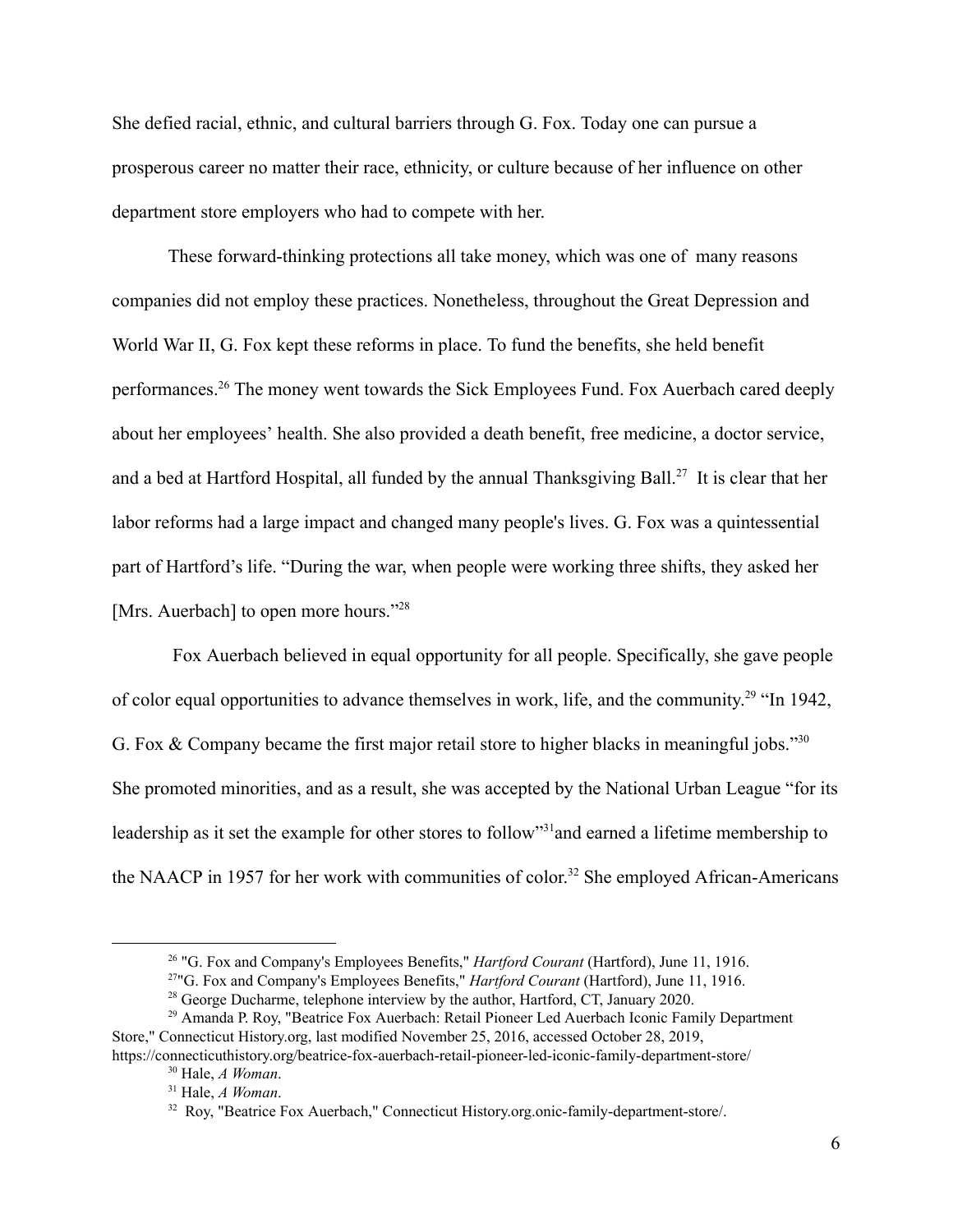who made up 7% of the Hartford population.<sup>33</sup> "Auerbach is believed to be the first head of a large U.S. department store to hire African-Americans in regular sales positions and supervisory jobs, not just menial ones."<sup>34</sup> Each employee experienced the same support systems that allowed everyone to have a safe and fair working environment, no matter their skin color, ethnicity or cultural backgrounds. Title VII of the Civil Rights Act of 1964 prohibits employment discrimination; however, Mrs. Auerbach was giving opportunities to everyone in the 30s and 40s, before the Civil Rights Movement. These actions by G. Fox and Fox Auerbach broke an incredible racial barrier in retail. During the Christmas Season of 1947, she employed "more than 300 negroes."<sup>35</sup> Hartford would be known as an accepting community, where all people can obtain well-paying, respected jobs, no matter the color of their skin. Auerbach, promoted John B. Stewart, Jr. from an elevator operator to ultimately, a supervisor. Later, he became Hartford's first black fire chief.<sup>36</sup> Her guidance helped break down a racial barrier in the community, allowing other people of color to do the same.

Mrs. Auerbach influenced many future leaders including the first female mayor of a major city, Anntonia Uccello. She worked as an executive at G. Fox for 24 years and remembers Mrs. Auerbach saying, "You will be mayor of this city one day."<sup>37</sup> She encouraged many others to break their own barriers, such as George Ducharme, creator of the Hartford Whaler's *Brass Bonanza* . He worked for eight years at G. Fox, first, as an auditor and ultimately, the budget

<sup>&</sup>lt;sup>33</sup> CT. gov, "Employment for African-Americans in the 1940s and the 1950s: Hartford's G.Fox Department Store," CT.gov, last modified 2020, accessed February 6, 2020,

https://portal.ct.gov/SDE/Publications/Labor/Employment-for-African-Americans-in-the-1940s-and-1950s-Hartford s-G-Fox-Department-Store/Documents.

<sup>34</sup>Constance Neyer, "Library Memorializes Visions of Freedom," *Hartford Courant* (Hartford), October 14, 1994, sec. B.

<sup>35</sup> CT. gov, "Employment for African-Americans," CT.gov.

<sup>36</sup> Neyer, "Library Memorializes," sec. B.

<sup>&</sup>lt;sup>37</sup> Uccello, interview by the author.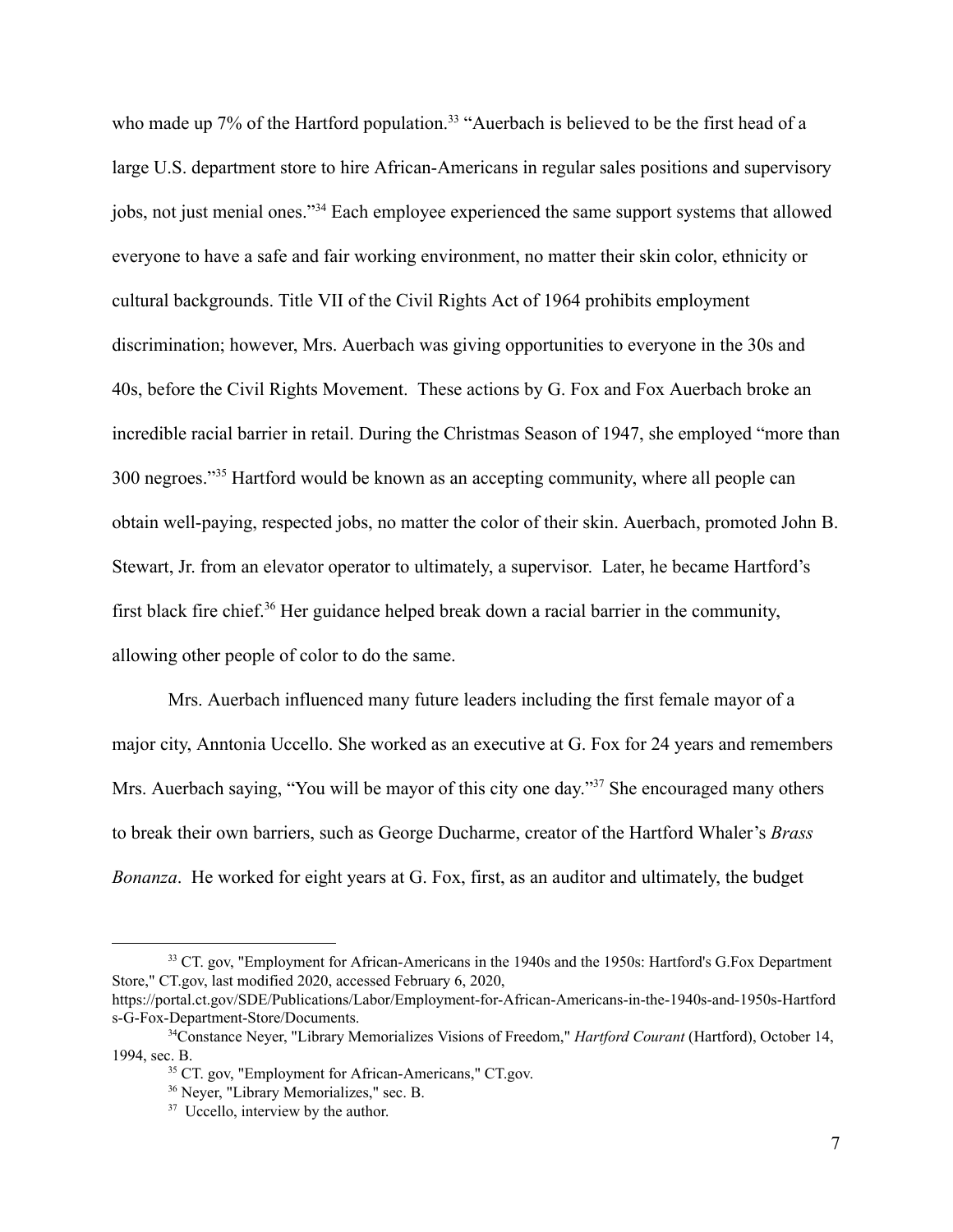director.<sup>38</sup> Mrs. Auerbach was always confident about her work and her store. Her work ethic was one of the important ways G. Fox affected Mr. Ducharme's life. Because of G. Fox, no matter the situation, he learned to lead with great business confidence.

## **Philanthropic Efforts**

Beatrice Fox Auerbach was a successful philanthropist that "left the community richer for having been there."<sup>39</sup> Her impact on the city of Hartford was so large that 50 years later, the city is considered poorer because of the loss of Fox Auerbach.<sup>40</sup> In addition, she was a member of the Fifteen Club established on December 6, 1886, which catered to the Hartford Jewish community, before the United Jewish Charities were organized. They would visit Hartford Hospital, the only hospital in Hartford, and members were quoted in 1951 saying, "their purses were always open." <sup>41</sup> They donated to Miles to Dimes, Community Chest, Cancer Society, YWCA Around the World, and the Hartford Jewish Federation. These donations were some of the first large-scale funds given to these charities. By being the first, she allowed others to do the same, such as larger corporations. Mrs. Auerbach did not wait for an example, she was *the* example.

With all of her power, she moved Hartford in a positive direction. For example, she created The Moses Fox Fund for people with no health insurance and the Moses Fox Free Bed Fund at St. Francis Hospital for 365 days of continuous care. Overall, Fox Auerbach's philanthropy had a large, measurable impact on G. Fox, Hartford, and the retail world beyond.

The reforms put in place at G. Fox by Fox Auerbach helped develop the retail workplace into a fair and safe working environment. In addition, her philanthropy in Connecticut gave

<sup>&</sup>lt;sup>38</sup> George Ducharme, interview by the author, Farmington, CT, April 2020.

<sup>39</sup> Hale, *A Woman*.

<sup>40</sup> Hale, *A Woman*.

<sup>41</sup> Hale, *A Woman*.[Page 71]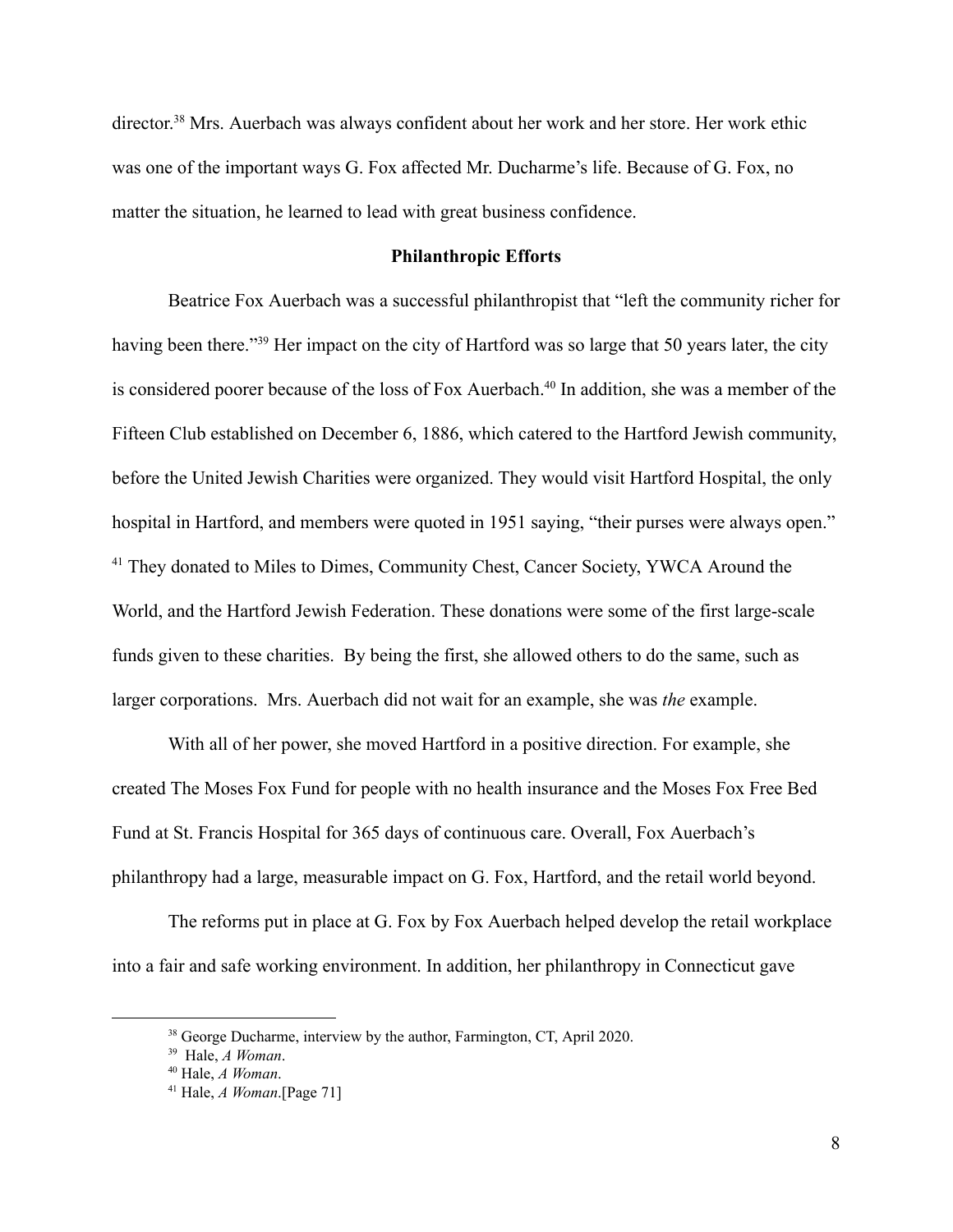support to charities. Fox Auerbach, the president of G. Fox from 1938 to 1958, put in monumental reforms such as the 40-hour workweek and health protections and consequently, creating pathways for others. Fox Auerbach's influence on G. Fox changed all businesses for the better. She was the first to do this, breaking the barrier, and in turn allowing others to do the same. On the other hand, Fox's impact was not just limited to the retail world. Mrs. Auerbach did not wait for anyone to test the waters of philanthropy, she jumped right in. By instituting the Beatrice Fox Auerbach Fund and others, she created a pathway to further advancement. Her achievements and legacy are still seen today. Fox Auerbach's effects on the Hartford community brought all types of people together in one store no matter their race, ethnicity, or cultural background. The health care and benefits added safety and security for the workers. The employees would no longer be concerned about losing jobs if they became ill. In addition, they would receive sick pay, therefore increasing their financial stability. Fox Auerbach's charitable giving helped fund and build charities like the YWCA and Miles to Dimes when no one else, government or corporations did. Also, her business practices focus on service, the worker, and the maxim, "Fox had to be first."<sup>42</sup> Overall, Fox Auerbach, a woman in the mid-1900s who broke business, societal, and gender barriers, had a resounding effect on Hartford and the surrounding communities.

<sup>&</sup>lt;sup>42</sup> Uccello, interview by the author.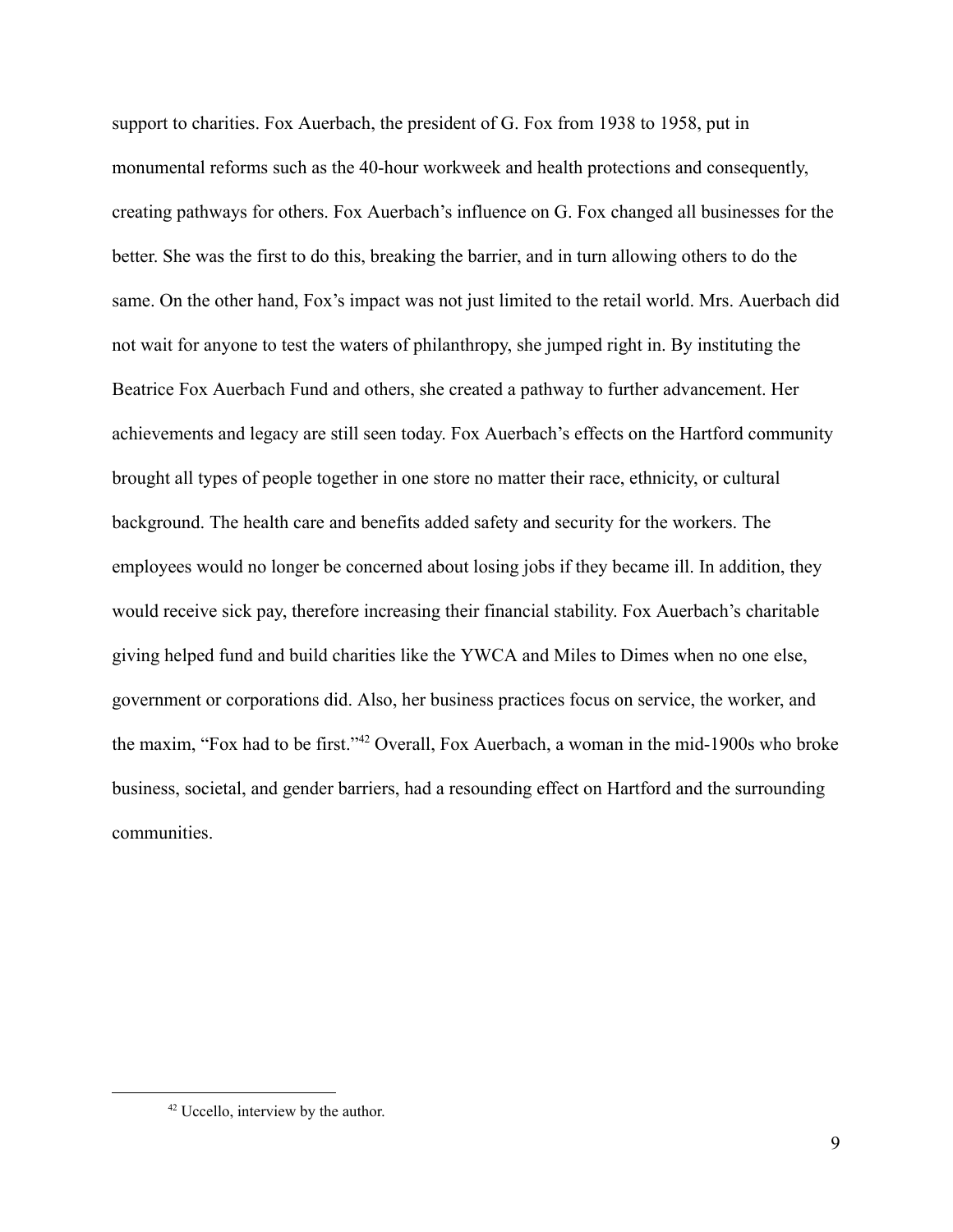#### **Conclusion**

Overall, in the mid-20th century, Beatrice Fox Auerbach instituted monumental reforms and philanthropy that broke barriers in Hartford, Connecticut, and the United States while changing the retail community into a more advanced and fair society. Fox Auerbach defied expectations throughout her life and her actions had a large economic impact on the community of Hartford and beyond. Mrs. Auerbach modernized G. Fox, so much so that competitors could not compete with her company. Also, the reforms put in place at G. Fox were some of the first protections for employees at a department store and her reforms are still in use today. Finally, Fox Auerbach's philanthropy is ingrained in the Hartford Community and her effect is still evident today and beyond. The daughter of two German-Jewish immigrants, Beatrice Fox Auerbach changed the retail world and the Hartford Community into a more caring, philanthropic, and prosperous society. Anntonia Uccello, Hartford's first female mayor, said that Mrs. Auerbach never got her due.<sup>43</sup> The barriers broken by Mrs. Auerbach in life, community, and retail allowed others to benefit and break their own barriers, leaving a lasting legacy in Hartford and beyond.

<sup>&</sup>lt;sup>43</sup> Uccello, interview by the author.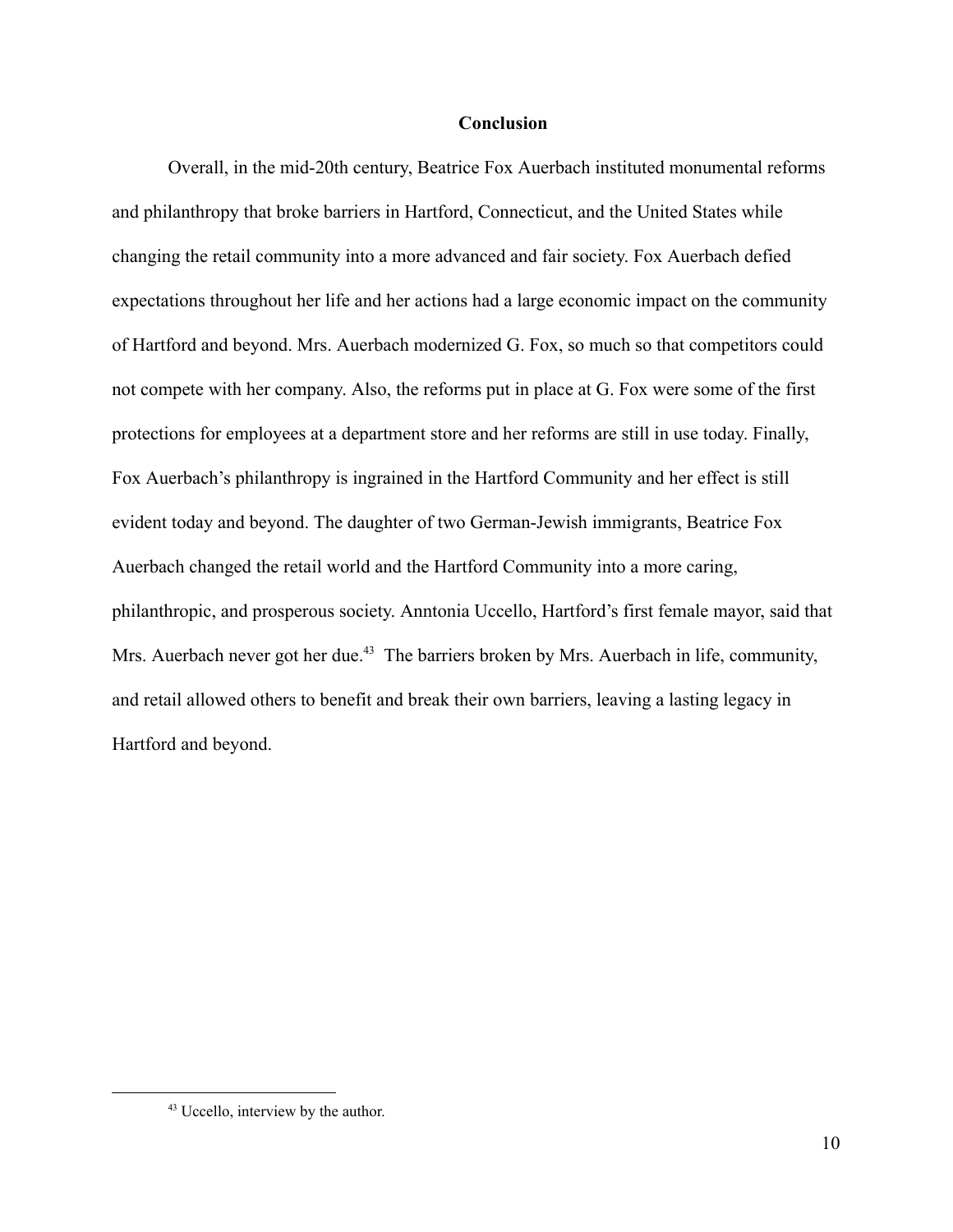# **Primary Sources**

Auerbach, Herbert. *The Bea* . Photograph. Connecticut Historical Society. June 1919. Accessed November 13, 2019. https://chs.org/2007/09/beatrice-fox-auerbachs-guest-books/.

 This source helped me for my paper because it was a first-hand account through a poem, about Beatrice Fox Auerbach's affect on her family. It also showcased how her family impacted her.

Bye, Beth, Judith Letts Green, and John Levine Gurski. A Series of Facebook Postings Describing the Life and Legacy of Beatrice Fox Auerbach. Facebook. Last modified November 6, 2015. Accessed November 1, 2019. http://facebook.com.

 This source was very valuable to my research and final product. The series of Facebook postings from a group of people who directly experienced Beatrice Fox Auerbach breaking barriers, which helped me understand the amazing impact she had on her employees, shoppers, and citizens of Hartford. With this information, I was then better able to understand and gauge important perspectives.

Dove, Roger. "Inside A Great Store: 'the First Lady' of G. Fox & Co. One of America's Top Business Women Mrs. Auerbach's 'Family Circle' Lunches Give Staff A Chance to Meet the Boss." *The Hartford Courant (1923-1994),* Apr 17, 1955.

https://search.proquest.com/docview/563159201?accountid=40258.

 This was valuable to my research because it included information about Beatrice Fox Auerbach wanted to bridge the divide between boss and employee.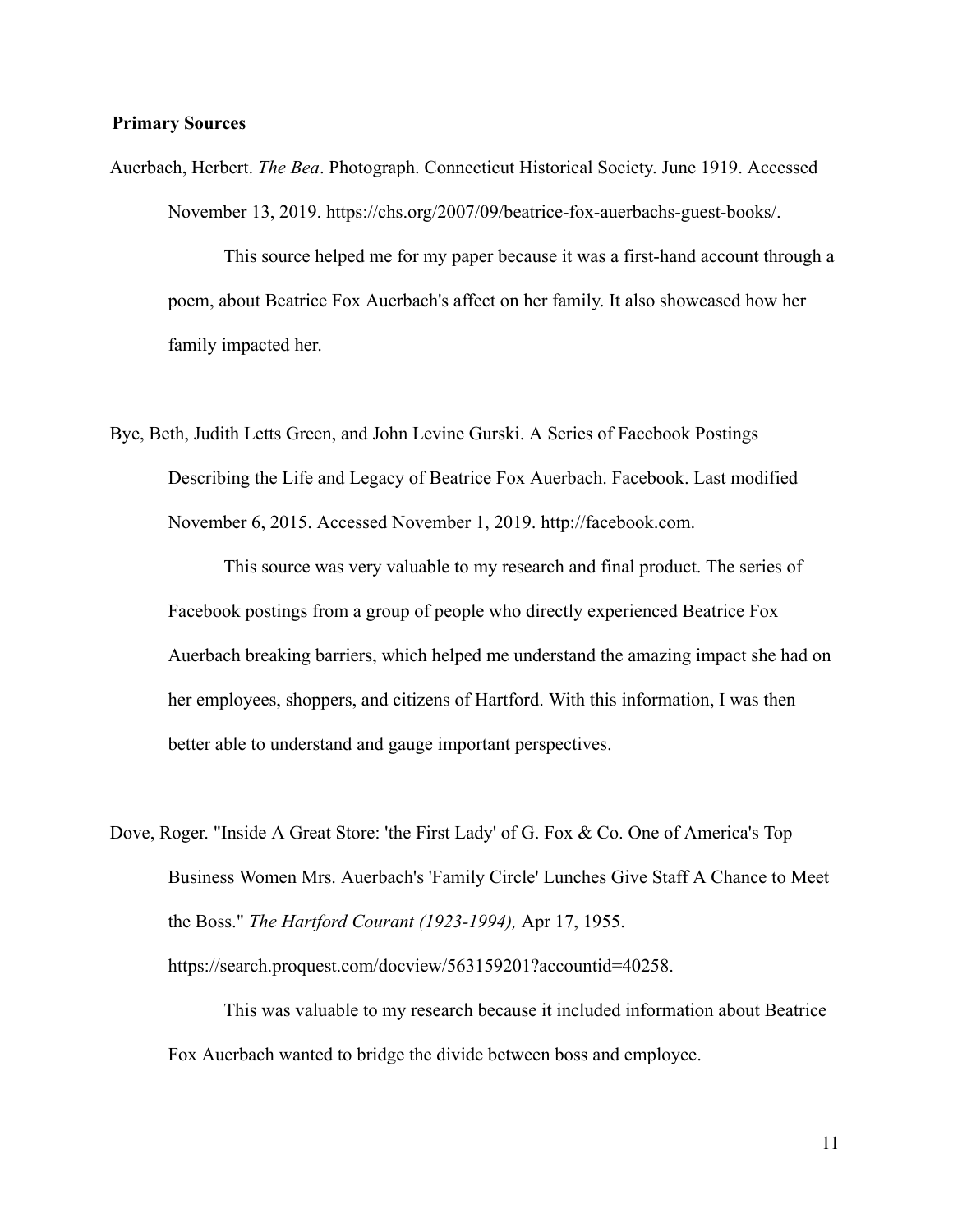Ducharme, George. Interview by the author. Farmington, CT. April 2020.

 This interview was valuable to my paper because it had information about Mrs. Auerbach's effect on George Ducharme.

———. Telephone interview by the author. Hartford, CT. January 2020.

 This source was very valuable to my research because it was a G. Fox employee's perspective on Mrs. Auerbach's actions and affects on the retail world.

*Hartford Courant* (Hartford). "G. Fox and Company's Employee's Benefits." June 11, 1916, 6. This source was important to my paper because it was a newspaper article about the various employee benefits for G. Fox. It also helped me gauge the importance of these actions because it was published in the Hartford Courant.

*Hartford Courant* (Hartford). "G. Fox and Co. to Rebuild; Employee's Pay to Go On; Police Probe Fire's Origin." January 1917, 1-2.

 This newspaper article helped my research because it showed the commitment of G. Fox to its employees even during times of tragedy. They were able to keep payroll and rebuild, even after a devastating fire.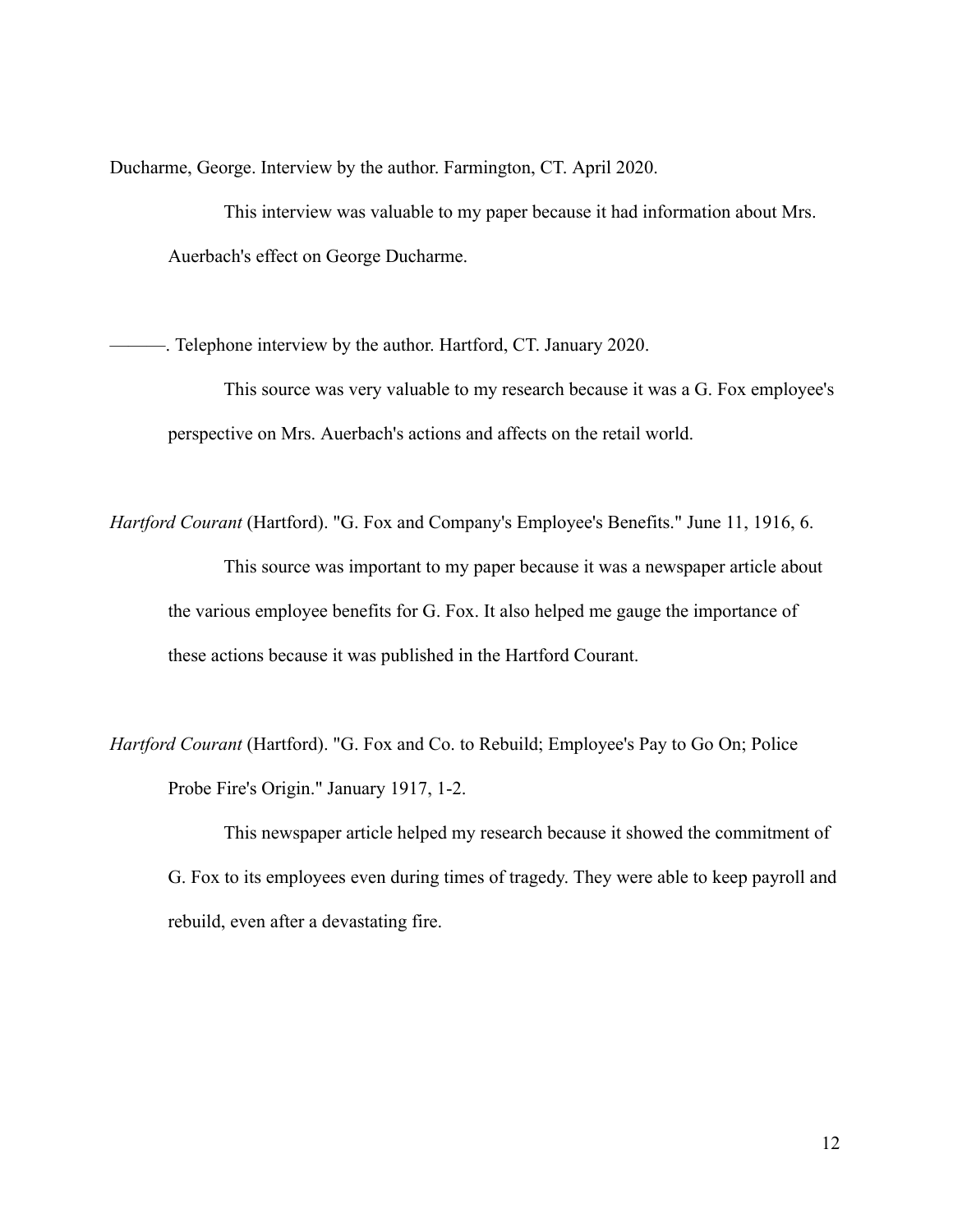Hazell, Naedine. *The Hartford Courant at 250: Telling Connecticut's Story*. Edited by Nancy Schoeffler, Sandra Csizmar, Richard Messina, Cloe Poisson, and Chris Moore. Hartford: Hartford Courant, 2015.

 These series of images in this book helped add a new perspective to my research about the changes in G. Fox over the years. These pictures helped me understand the scale of the renovations to G. Fox.

Koopman Family, ed. "Koopman Family Papers." Connecticut Historical Society: Museum and Library. Last modified 1829-2004. Accessed April 18, 2020.

https://chs.org/finding\_aides/finding\_aids/koopman.html.

 This source was valuable to my paper because it provided information about how the G. Fox fire, allowed Beatrice Fox Auerbach to break even more barriers.

"Leaders Extol Mrs. Auerbach." *The Hartford Courant (1923-1994),* Dec 01, 1968.

https://search.proquest.com/docview/550007132?accountid=40258.

 This source helped me find information about Beatrice Fox Auerbach's legacy on the community and Hartford.

"Mrs. Beatrice Auerbach Dies." *The Hartford Courant (1923-1994),* Nov 30, 1968. https://search.proquest.com/docview/549965370?accountid=40258.

 This obituary helped me understand Mrs. Auerbach's affect on the city of Hartford.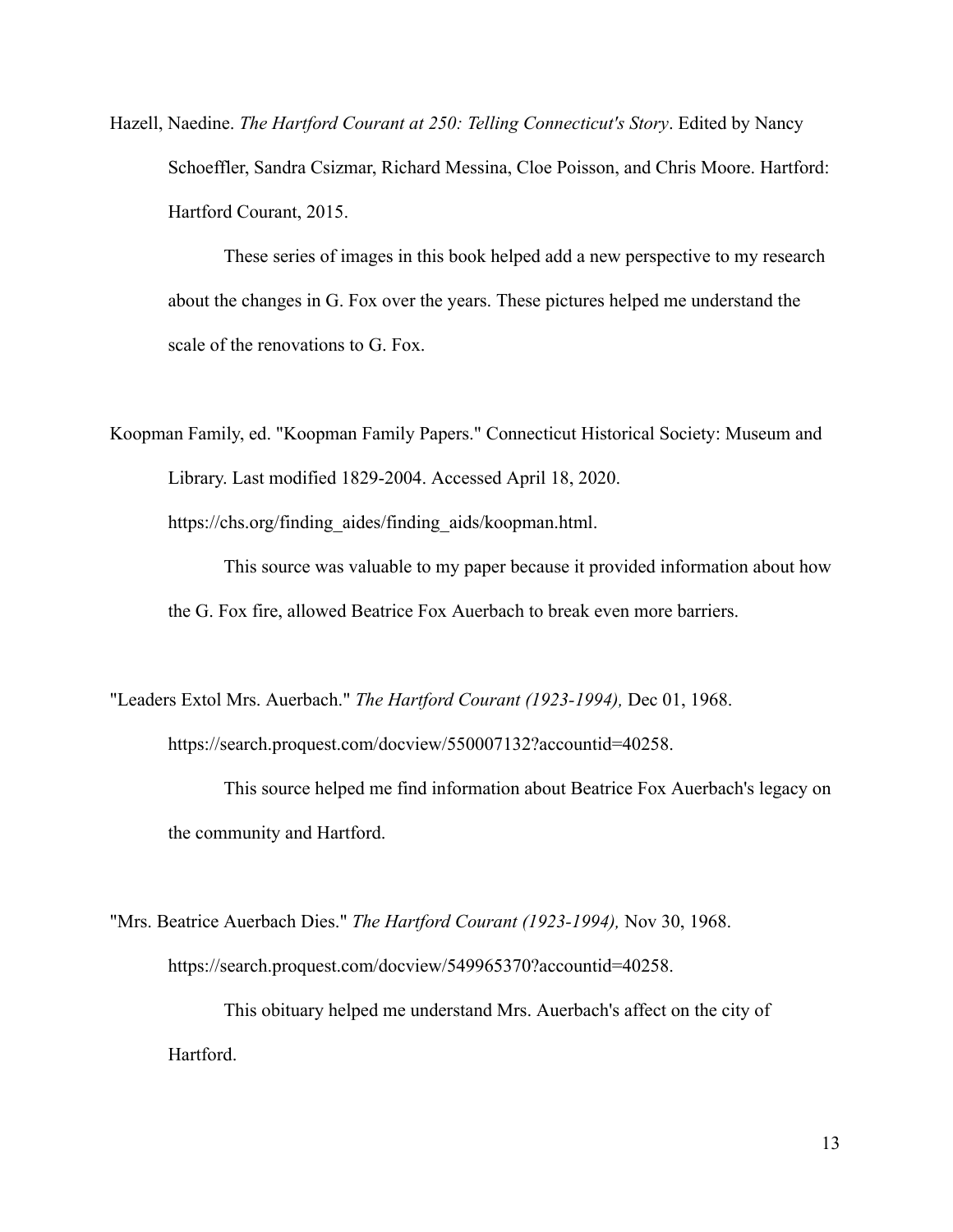"NEW ELEVEN-STORY DEPARTMENT STORE OPEN TO PUBLIC: G. FOX & CO. READY FOR INSPECTION OF PATRONS THIS MORNING FINE LOVING CUP FOR MOSES FOX STOCK MOVED TO NEW HOME BY TWENTY TRUCKS--BIG JOB TO GET READY G. FOX & CO. DEPARTMENT STORE TO BE OPENED TODAY INTERIOR VIEWS OF BIG FOX DEPARTMENT STORE LOVING CUP AND WREATH GIVEN TO MOSES FOX." *The Hartford Courant (1887-1922)* , Apr 10, 1918, pp. 18 *. ProQuest* ,

https://search.proquest.com/docview/556566228?accountid=46995.

This source helped me find information about G. Fox and the opening of the store.

Retirement plan set by G. fox store: 3200 employees are affected at age of 65; firm pays all costs. (1947, Mar 05). *The Hartford Courant (1923-1994)* Retrieved from https://search.proquest.com/docview/560742554?accountid=40258

 This source helped me find information about the retirement plans at G. Fox by Beatrice Fox Auerbach.

Rogers, Dave. "Inside a Great Store." *Hartford Courant* (Hartford, CT), April 17, 1955, sec. D, 8. This source was important to my paper because it included information about the importance of G. Fox healthcare.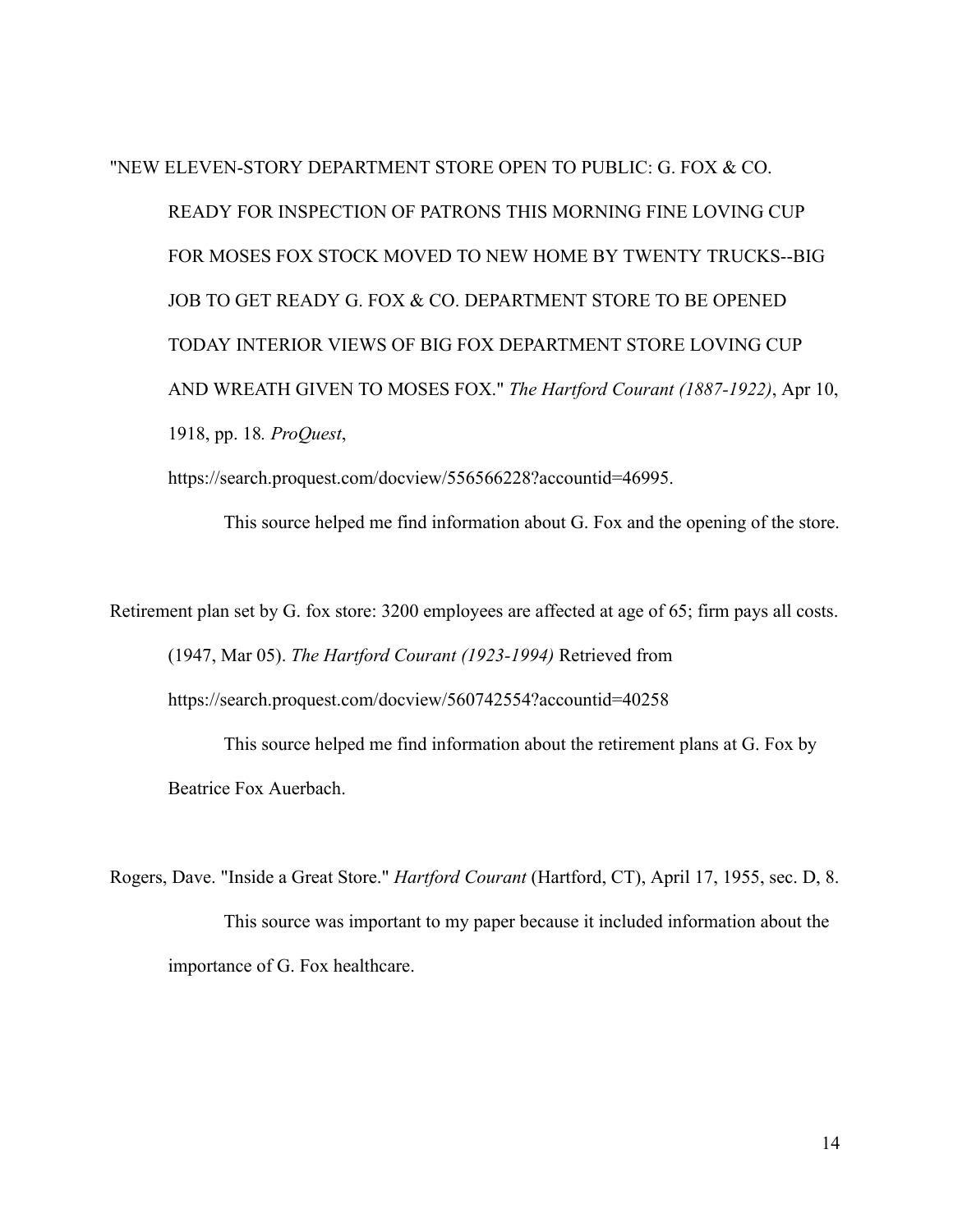Uccello, Anntonia. Oral History Project interview by Bruce M. Stave and Sondra Astor. West Hartford, CT, CT. October 23, 2006.

 This source helped me find a new variety of information about Mayor Uccello and her relation with Beatrice Fox Auerbach and G. Fox.

Uccello, Antonina. Interview by the author. Chatfield, West Hartford, CT. February 8, 2020. This interview with Mayor Uccello helped me gain a new perspective on Beatrice Fox Auerbach through an executive, an accomplished politician, and a leader.

Vail, Hazel. Interview by the author. Hartford, CT. January 21, 2020.

 This interview with Miss Hazel Vail gave a new neighbor's perspective on her actions, achievements, and overall legacy. It also helped me understand Mrs. Auerbach's affects on her neighbors and citizens of Hartford.

### **Secondary Sources**

4-H Education Center at Auerfarm. "History of Auerfarm." Auerfarm. Accessed November 8, 2019. http://www.auerfarm.org/history.

 This source was very valuable to my research and paper because it showed the legacy of Beatrice Fox Auerbach's broken barriers. Through Auerbach she broke many agricultural barriers that have a lasting legacy.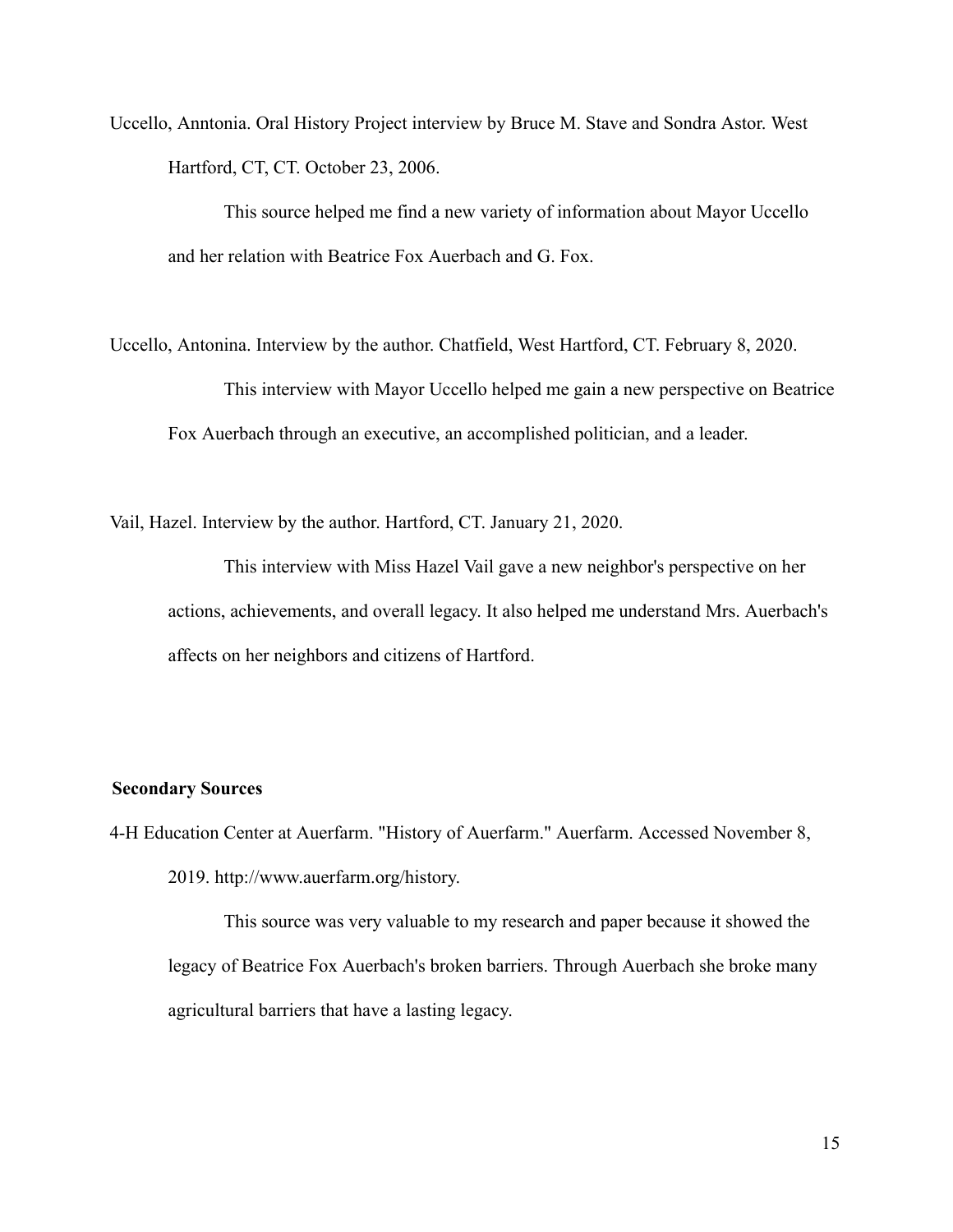Adhanom Ghebreyesus, Tedros, Dr. "Health is a Fundamental Human Right." World Health Organization. Last modified December 2017. Accessed April 18, 2020.

https://www.who.int/mediacentre/news/statements/fundamental-human-right/en/.

 This source was helpful because it provided me information about how healthcare is a fundamental right.

Campbell, Susan. "Beatrice Fox Used Wealth to Care." *Hartford Courant* (Hartford), January 1, 2012. Accessed November 8, 2019.

https://www.courant.com/opinion/hc-xpm-2012-01-01-hc-campbell-beatrice-fox-auerbac h-0101-20120101-story.html.

 This source was useful because it provided information about Mrs. Auerbach's philanthropy within Hartford.

"Chapter 48: Beatrice Fox Auerbach." *Jewish Heroes & Heroines of America* , Oct. 2004, p. 102. *EBSCOhost* , search.ebscohost.com/login.aspx?direct=true&AuthType=ip,shib&db=b6h&AN=197671

37&site=eds-live.

Connecticut Historical Society. "Remembering G. Fox." Connecticut Historical Society. Accessed February 6, 2020. https://chs.org/online-exhibition/remembering-g-fox-co/fox-family/moses-fox-1850-1938 /.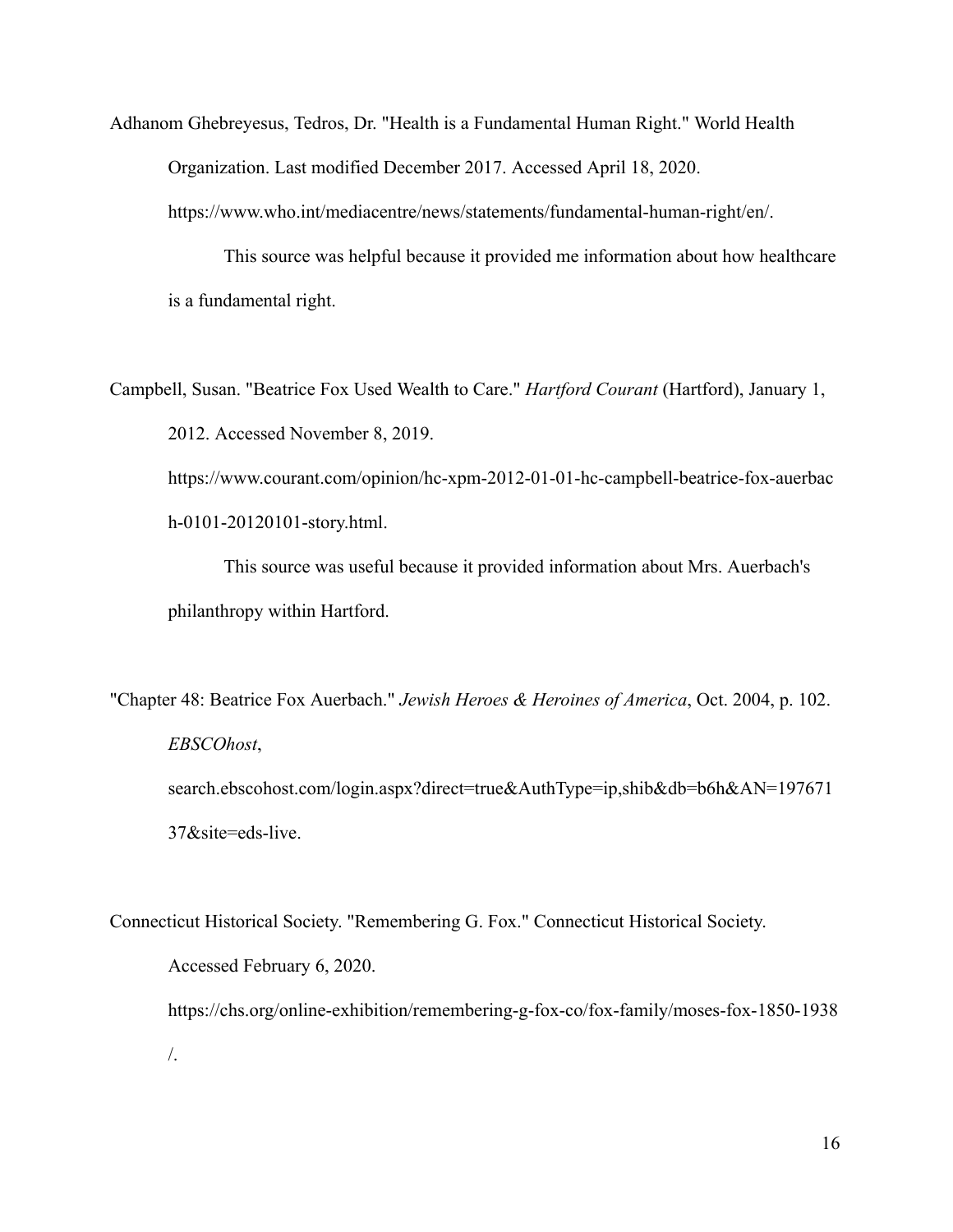This source helped me find information of Moses Fox.

CT. gov. "Employment for African-Americans int eh 1940s and the 1950s: Hartford's G.Fox Department Store." CT.gov. Last modified 2020. Accessed February 6, 2020. https://portal.ct.gov/SDE/Publications/Labor/Employment-for-African-Americans-in-the-1940s-and-1950s-Hartfords-G-Fox-Department-Store/Documents.

 This source helped me learn about how Beatrice Fox Auerbach and G. Fox broke barriers in retail by being the first major retailer to hire African-Americans.

CTHumanites. "G. Fox and the Golden Age of Department Stores." Connecticut History.org. Last modified January 29, 2014. Accessed October 29, 2019.

https://connecticuthistory.org/g-fox-and-the-golden-age-of-department-stores/.

 This source was very valuable to my product because it provided information on how Beatrice Fox Auerbach elevated and renovated her store. It showcased information on the various technological advancements in her store and how she broke barriers, as a woman, in a man's world. In addition, it had a full history on G. Fox.

CTHumanities. "Beatrice Fox Auerbach." Connecticut History.org. Accessed October 28, 2019. https://connecticuthistory.org/people/beatrice-fox-auerbach/.

 This source was valuable to my research and final product. The source was written in the form of a small biography. As a result, it contained background information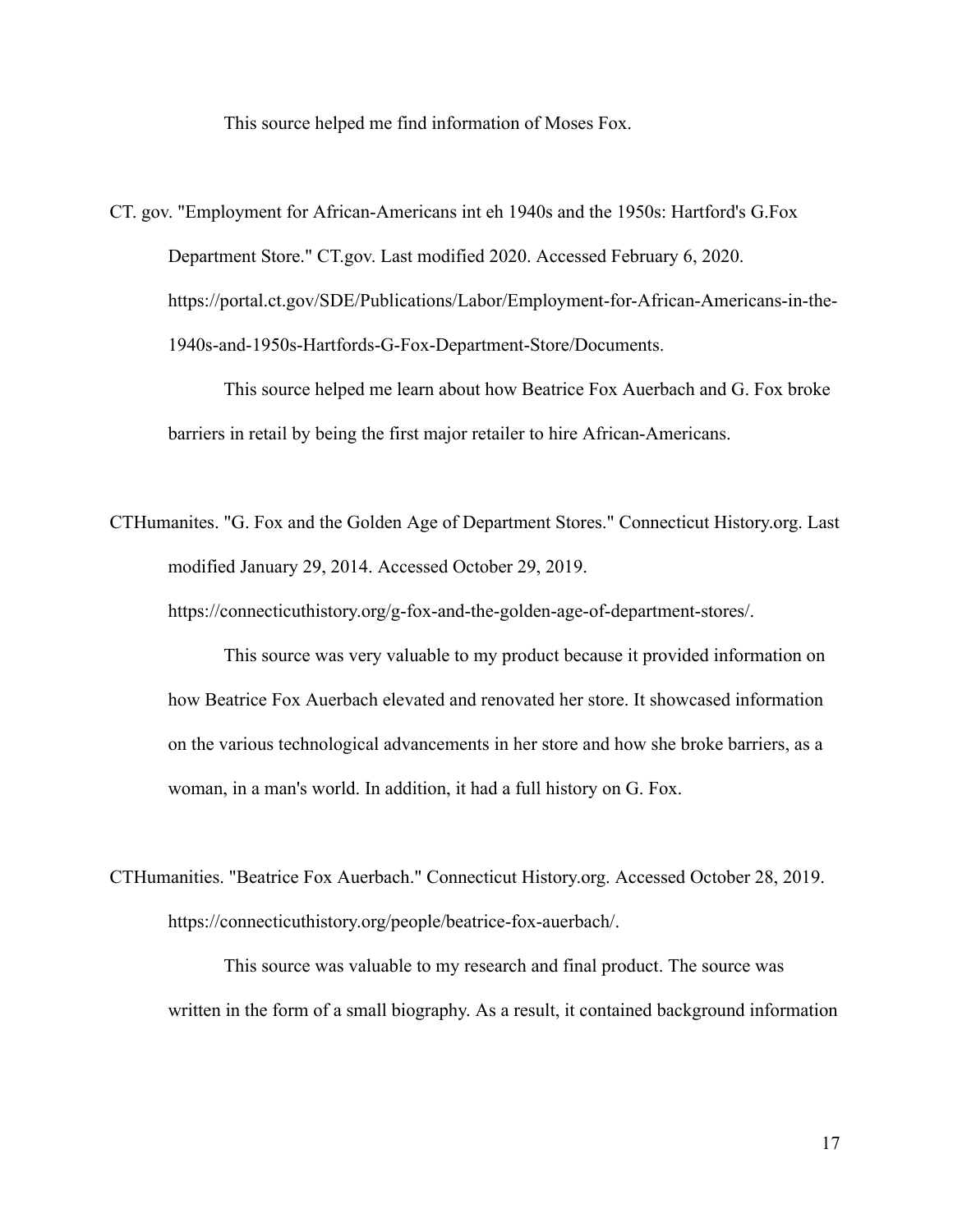that helped to give me an overview of Beatrice Fox Auerbach, her achievements, G. Fox, and her family's history, as well as legacy.

Hale, Virginia. *A Woman in Business: The Life of Beatrice Fox Auerbach* . United States: Xlibiris Publishing, 2008.

 This source was incredibly valuable to my research because it had very specific information about her achievements, G. Fox, and her various, important philanthropic efforts. For example, had information about how she affected the community of Hartford and the history of Connecticut. Since, it had specific information I was able to find detailed information about her achievements and how she broke barriers.

Harbeson, Cynthia. *A History of Jewish Connecticut* . Edited by Betty N. Hoffman. Charleston: The History Press, 2010.

 This source was valuable to my research because it included information about Beatrice Fox Auerbach's father and grandfather and how they started and grew the G. Fox empire.

Holshan, Dave. "Store of Respect." Hartford Courant. Accessed November 1, 2019. http://articles.com/2008-12-07/news/curtain1207.art1\_1\_connecticut-college-women-s-ha ll-woman.

 This source was valuable to my research because the article provided specific and accurate information that showed the large amount of power she had over the city of

18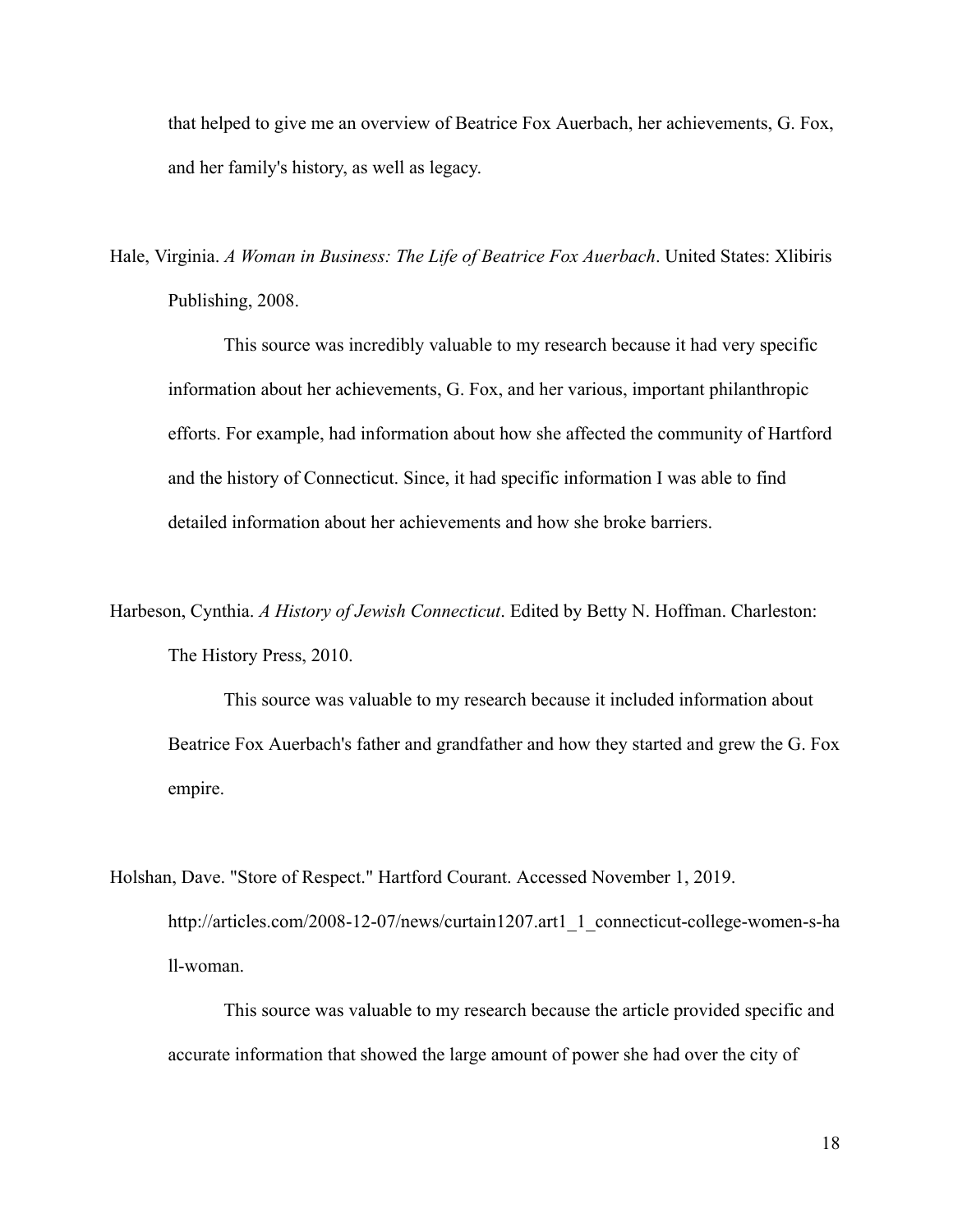Hartford. It also included information about G. Fox's achievements and the impeccable condition the department store had. This is a reliable source because it is published under the Hartford Courant, a respectable, accurate newspaper that has brought information to Connecticut from 1764. Clearly, this article is a reliable source.

"March 11: Beatrice Fox Auerbach, Innovative Businesswoman and Philanthropist." Today in Connecticut History. Last modified March 11, 2019. Accessed November 1, 2019. https://todayincthistory.com/2019/03/11/march-11-beatrice-fox-auerbach-innovative-busi nesswoman-and-philantrophist/.

 This source provided a small amount of background information on Beatrice Fox Auerbach's personal life. It also showed information about the people who doubted her and how she exceeded their expectations.

McWilliams, Kathleen. "Hartford's Vexing Highway Intersection: Why All Roads Lead to G. Fox." *Hartford Courant* (Hartford), July 24, 2014. Accessed November 13, 2019. https://www.courant.com/courant-250/moments-in-history/hc-250-g-fox-highway-constru ction-20140723-story.html.

 This source was important to my research because it provided information and first-hand accounts about Beatrice Fox Auerbach's power within Hartford, Connecticut, and state and how she used it for good.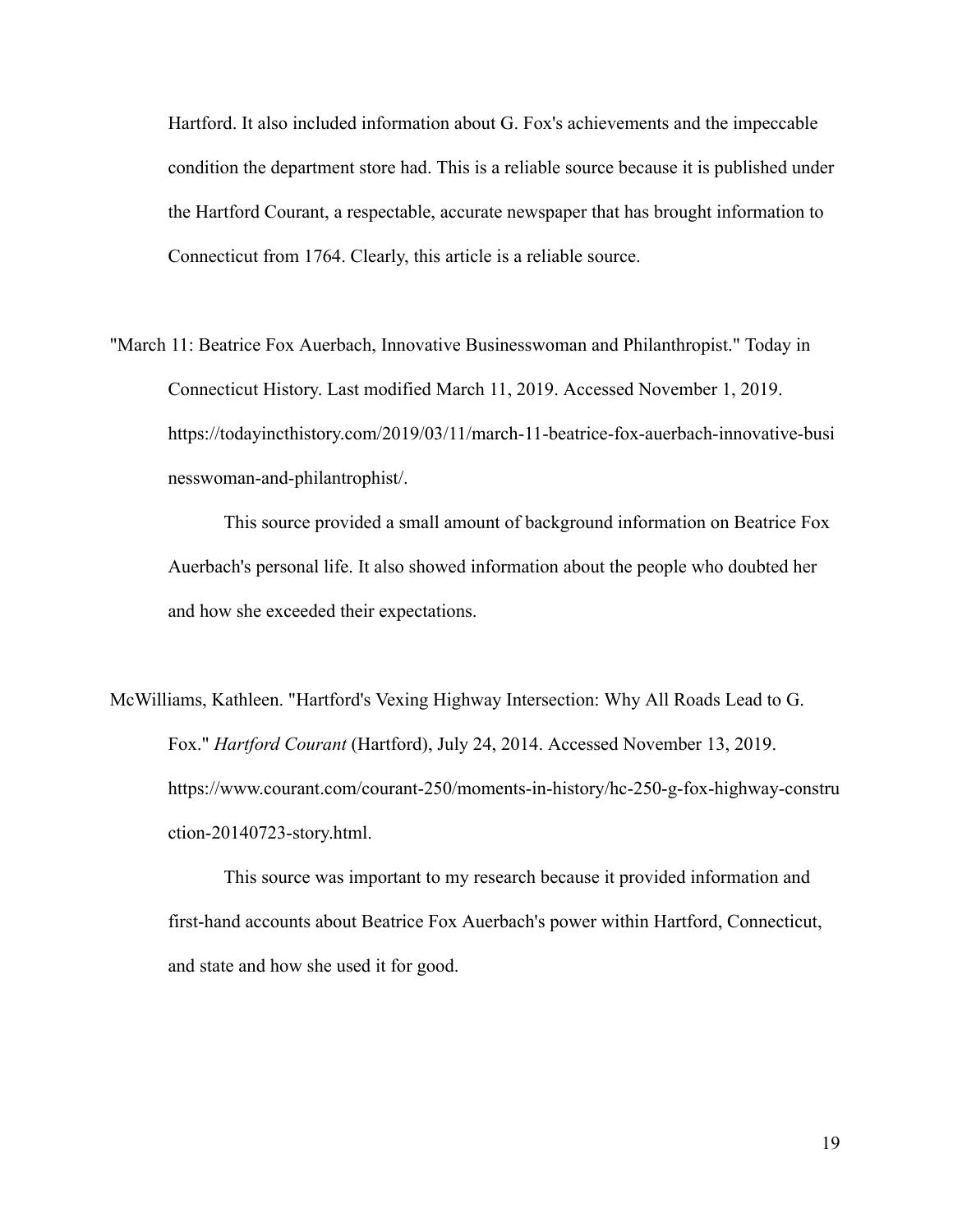Messina, Mike. "Beatrice Fox Auerbach's Guest Books." Connecticut Historical Society. Last modified September 2007. Accessed November 12, 2019.

https://chs.org/2007/09/beatrice-fox-auerbachs-guest-books/.

 This source was valuable to my research and paper because it provided information about Mrs. Auerbach's relation with her family.

Neyer, Constance. "Library Memorializes Visions of Freedom." *Hartford Courant* (Hartford), October 14, 1994, sec. B.

 This source was valuable because it provided quotes about G. Fox employed people of color.

Putterman, Alex. "Remembering Mrs. A." Jewish Ledger. Last modified 2018. Accessed January 8, 2020. http://www.jewishledger.com/2013/08/remembering-mrs-a/.

 This source gave me important quotes about Beatrice Fox Auerbach and her commitment to her customers.

Reisman, Lisa. "Thoroughly Modern: The Story of Beatrice Fox Auerbach." *Shoreline Times*  (New Haven), January 13, 2011. Accessed November 5, 2019. http://www.shorelinetimes.com/articles/2011/01/13/news/doc4d2f1be86f809021893353.

 This source was very helpful to my research because it provided statistics that show how large and powerful G. Fox was. The source showed the sheer magnitude of her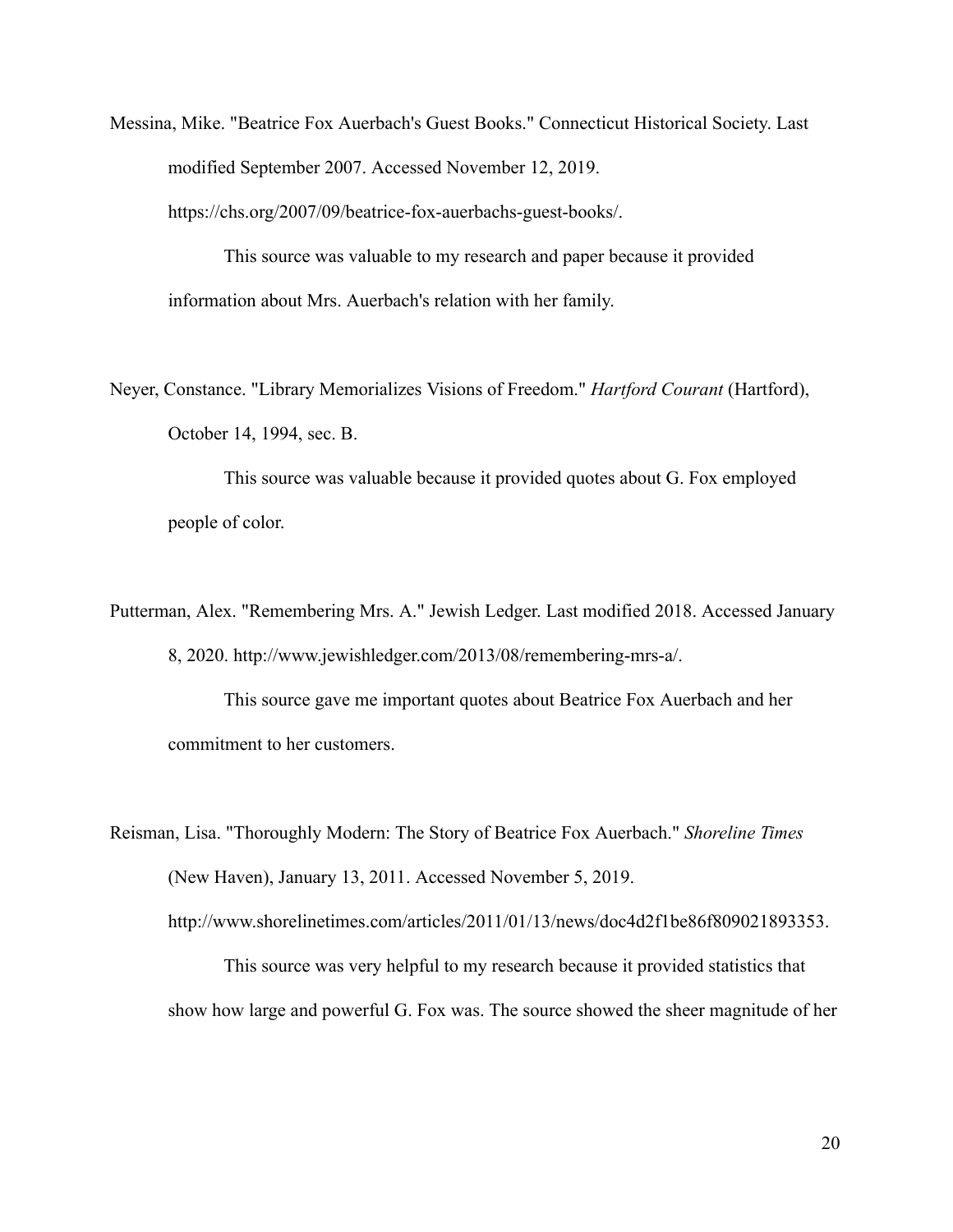achievement as a female president in a man's world. It showcased how she was able to break barriers that would greatly affect the Hartford and Connecticut community.

Roth, David M., and Judith Arnold Grenier, eds. *Connecticut History and Culture: An Historical Overview and Resource Guide for Teachers* . Willimantic, CT: Connecticut Historical Commission, 1985.

 This source was valuable to my research because it gave background on the barriers that Beatrice Fox Auerbach and other women faced.

Roy, Amanda P. "Beatrice Fox Auerbach: Retail Pioneer Led Auerbach Iconic Family Department Store." Connecticut History.org. Last modified November 25, 2016. Accessed October 28, 2019.

https://connecticuthistory.org/beatrice-fox-auerbach-retail-pioneer-led-iconic-family-depa rtment-store/.

 This source was valuable to my research and learning because it provided information on the specific reforms Beatrice Fox Auerbach gave G. Fox. In addition, it showed the history of the Fox family and how her family's success began. With all this information it gives perspective the major achievements she brought to G. Fox and the city of Hartford.

Steadmen, Jenny, and Kathy Whitney. "Before Black Friday...there Was G. Fox." Connecticut Historical Society. Last modified November 29, 2013. Accessed November 15, 2019.